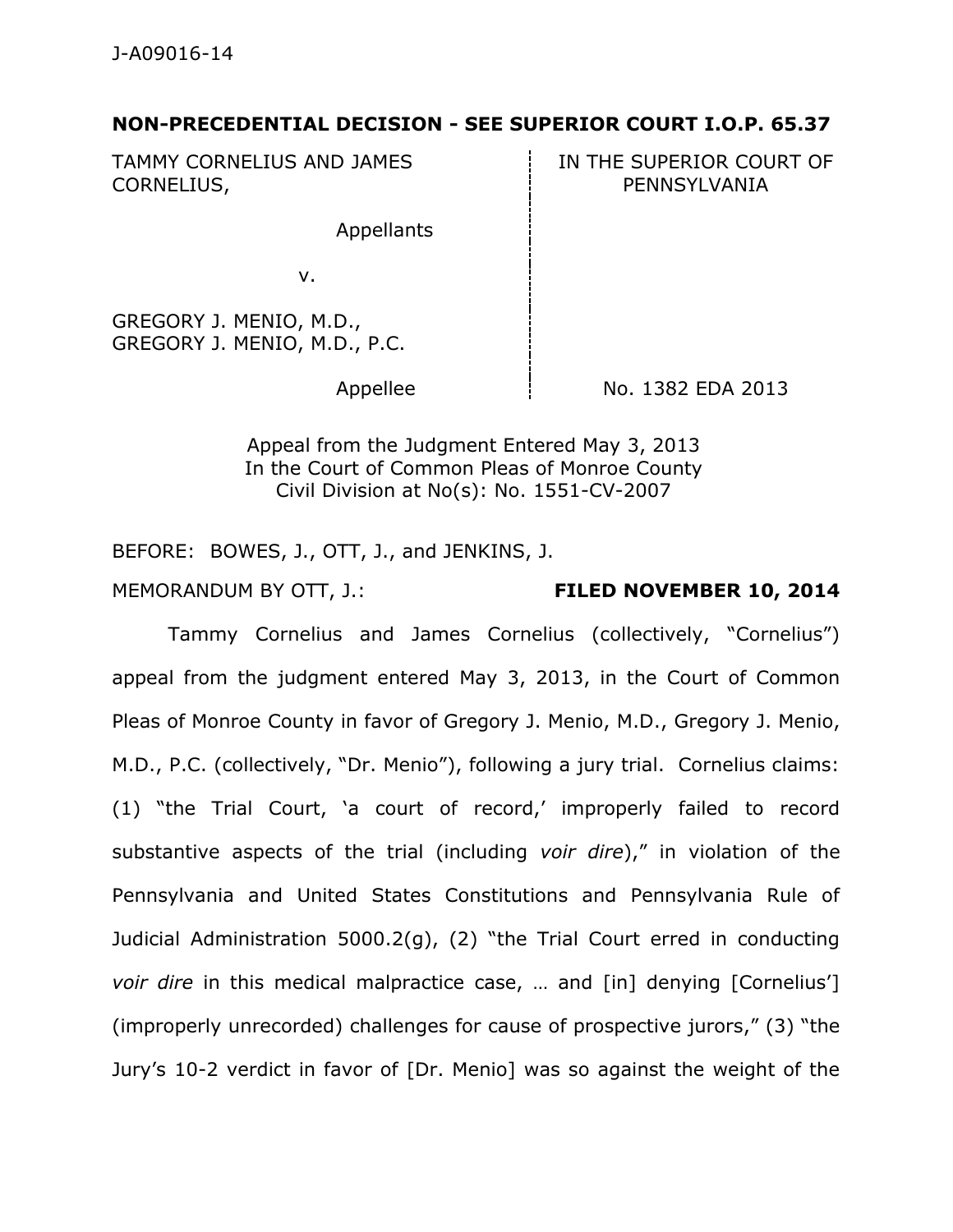evidence that a new trial is required," and (4) "the Trial Court erred by denying [Cornelius'] (improperly unrecorded) motions for mistrial[.]" Cornelius' Brief at 6. Based upon the following, we affirm.

The parties are well acquainted with the underlying facts of this case, and therefore, at the outset, we simply state that Tammy Cornelius suffered a fall on March 1, 2005, and was treated by Dr. Menio, an orthopedic surgeon, between March 17, 2005, and August 12, 2005, for left knee pain. In August, 2005, on her own, she sought a second opinion, and was ultimately diagnosed with an infection in her left knee in September, 2005. She underwent a knee replacement on April 20, 2006.

On March 5, 2007, this action was commenced by writ of summons. A complaint, alleging professional negligence in failing to diagnose Tammy Cornelius' left knee infection, was filed on April 13, 2007. Jury selection was held on October 2, 2012, followed by trial from October 29, 2012, through November 5, 2012. On November 5, 2012, the jury reached a 10-2 verdict in favor of Dr. Menio, finding that he did not breach the standard of care and was not negligent.

On November 13, 2012, Cornelius filed a statement of proceedings under Pa.R.A.P. 1923 and 1924, regarding, *inter alia*, Cornelius' challenges for cause of prospective jurors at the *voir dire* hearing. On November 15, 2012, Cornelius filed a motion for post-trial relief, which included a request

- 2 -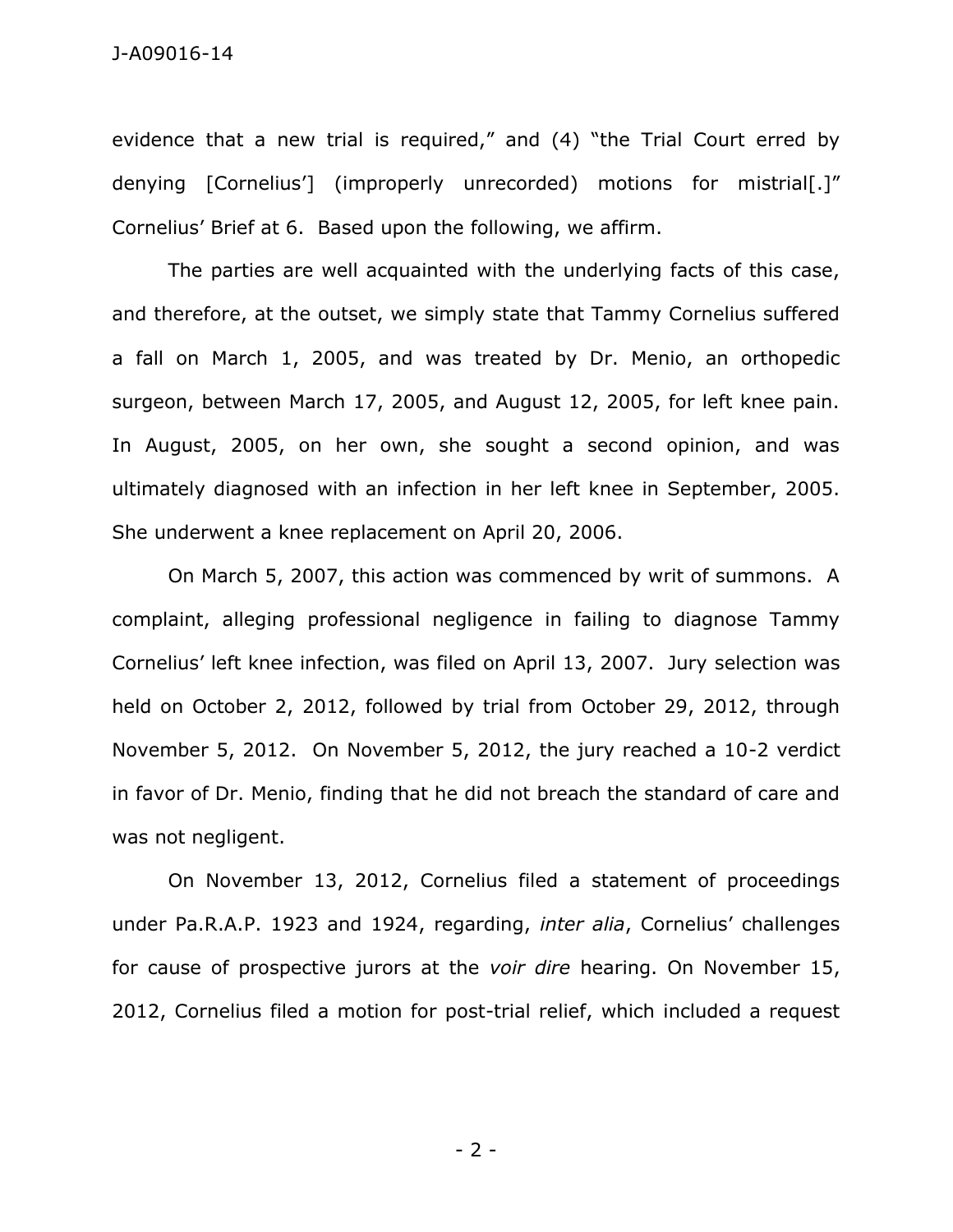for notes of testimony of all sidebar conferences, "including but not limited to *voir dire* of the jury,"<sup>1</sup> and on November 16, 2012, filed supplemental exhibits to the statement of proceedings. On November 15, 2012, Dr. Menio filed objections to Cornelius' statement of proceedings, and, on November 26, 2012, filed a response to Cornelius' post trial motion.

The trial transcript was filed on January 31, 2013. Subsequently, the deadline for the parties' briefs on the post-trial motion, originally March 12, 2013, was rescheduled to April 2, 2013. On April 11, 2013, the trial court heard argument on Cornelius' post trial motions, and took the matter under advisement. Thereafter, Cornelius filed a motion to supplement the record, an amended motion for supplementation seeking the trial judge's jury list/jury strike list, and second and third supplemental appendices to the brief. Dr. Menio filed corresponding objections and responses.

On April 29, 2013, the trial court ordered:

AND NOW, this 29<sup>th</sup> day of April, 2013, upon consideration of [Cornelius'] requests to supplement the record after the April 2, 2013 [briefing] deadline are hereby DENIED.

[Cornelius'] Motion to obtain a copy of the notes regarding strikes for cause held at sidebar … on October 2, 2012 is hereby DENIED. Neither counsel requested the court monitor to be present at that time.

A copy of the strike list from jury selection is not in the file and apparently cannot be found.

\_\_\_\_\_\_\_\_\_\_\_\_\_\_\_\_\_\_\_\_\_\_\_\_\_\_\_\_\_\_\_\_\_\_\_\_\_\_\_\_\_\_\_\_

<sup>&</sup>lt;sup>1</sup> Cornelius' motion for post-trial relief,  $11/15/2012$ , at  $\P{14}$ .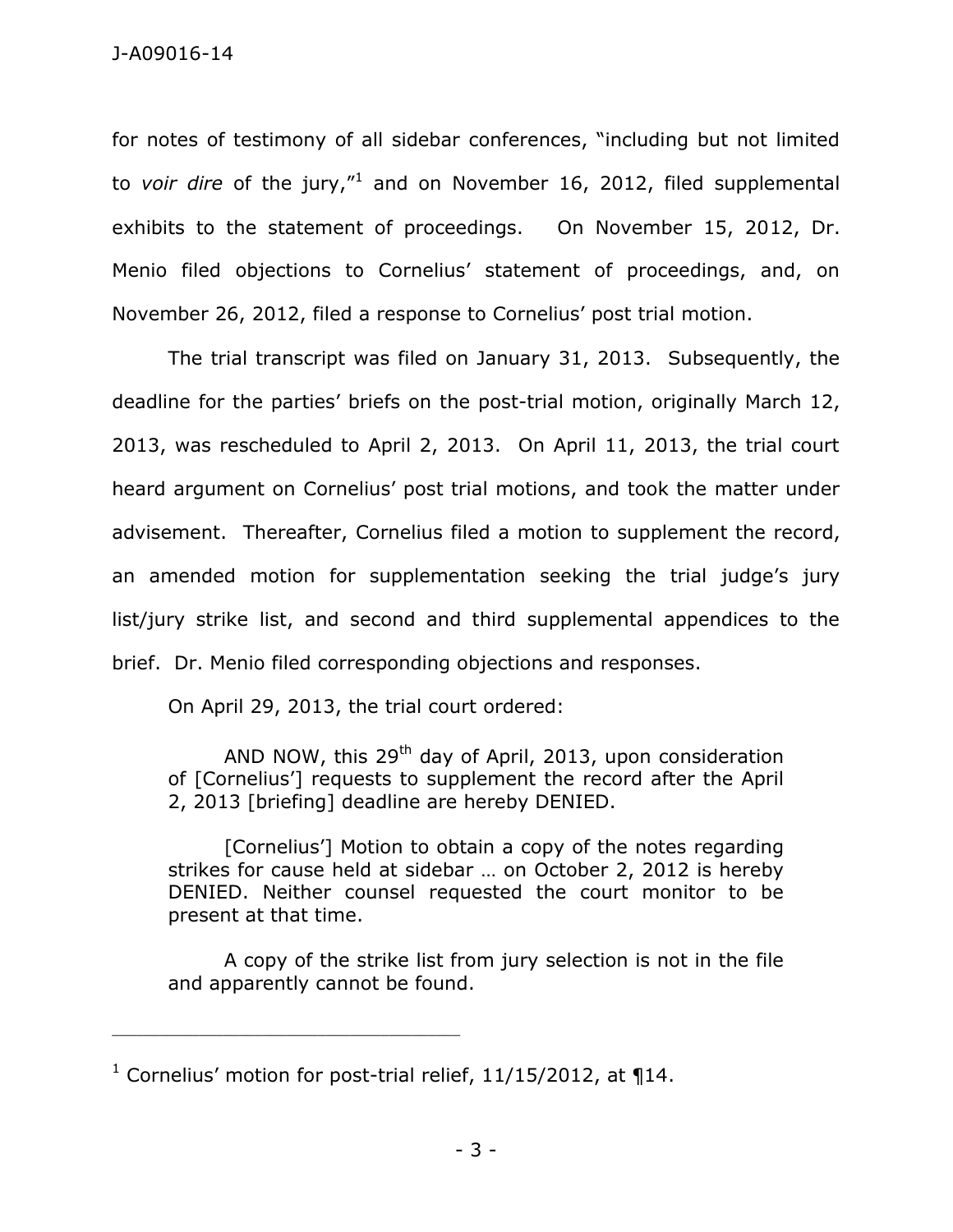Order, 4/29/2013.

On May 3, 2013, Cornelius filed a praecipe for entry of judgment pursuant to Pa.R.C.P. 227.4(1)(b), and filed a notice of appeal on May  $6$ , 2013. The trial court did not direct Cornelius to file a concise statement of errors complained of on appeal, pursuant to Pa.R.A.P. 1925(b), and issued no Rule 1925(a) opinion. On August 12, 2013, Dr. Menio filed with this Court a motion for remand for purposes of affording the trial court the opportunity to write a Rule 1925(a) opinion, and Cornelius filed a response in opposition to the motion. This Court, by *per curiam* order of September 13, 2013, denied Dr. Menio's motion for remand.<sup>2</sup> *See* Order, 9/13/2013.

<sup>2</sup> This Court's Order states:

Appellees have filed an application for remand, alleging that the trial court has neither disposed of appellants' timely filed posttrial motions, nor written a Pa.R.A.P. 1925(a) opinion; appellants have filed an answer opposing the requested relief.

Appellants filed timely post-trial motions on November 15, 2012. Pa.R.C.P. 227.4(1)(b) states in pertinent part: "[T]he prothonotary shall, upon praecipe of a party enter judgment upon a nonsuit by the court, the verdict of a jury or the decision of a judge following a trial without a jury, if one or more timely post-trial motions are filed and the court does not enter an order disposing of all motions within one hundred and twenty days after the filing of the first motion." Judgment was entered on the trial court docket pursuant to appellants' praecipe on May 3, 2013.

Accordingly, appellees' application for remand, is DENIED.

Order, 9/13/2013.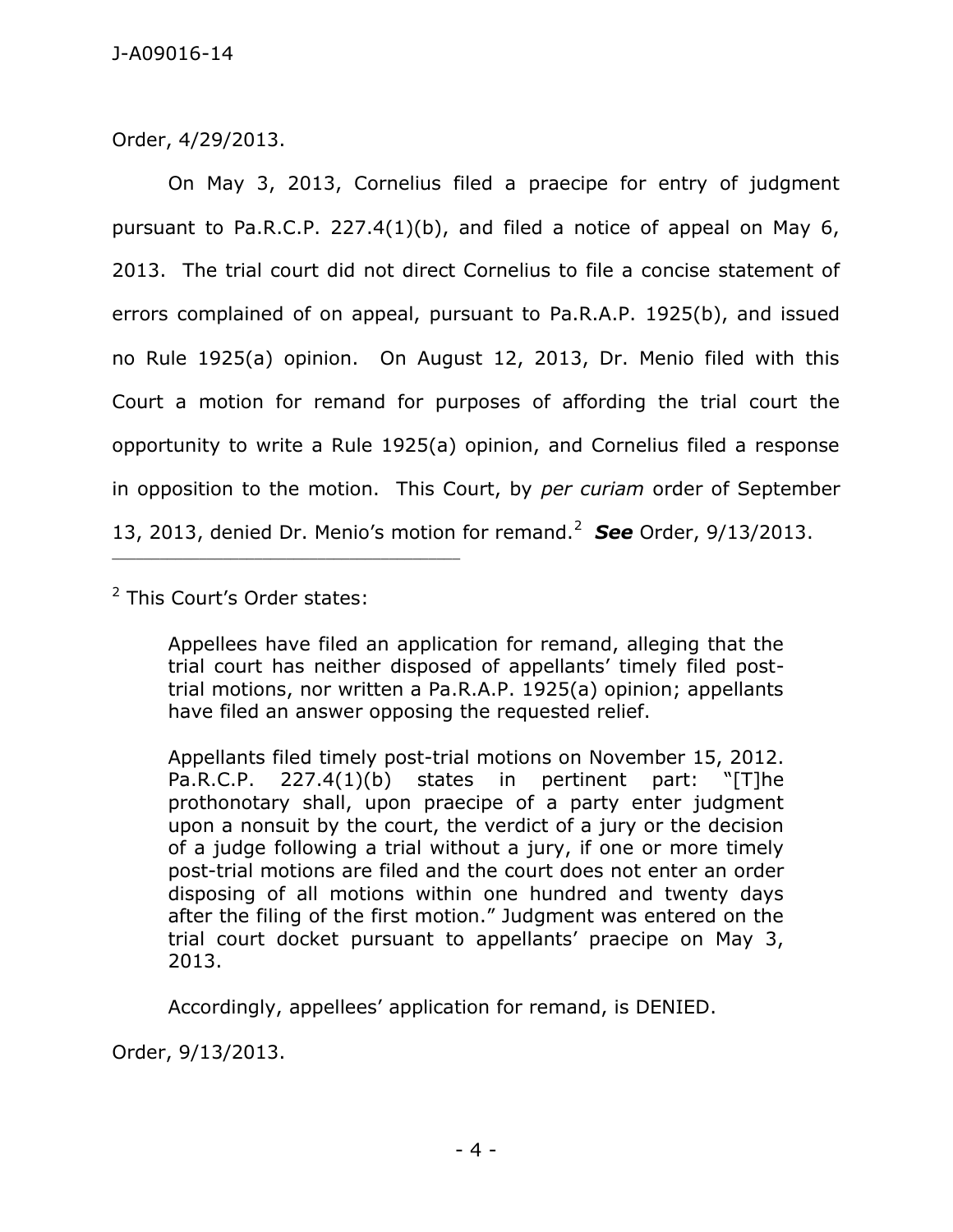Cornelius first contends "[t]he trial court, as a 'court of record,' improperly failed to record substantive portions of the trial, violating not only the Judicial Code and Rules of Court, but also the Pennsylvania and United States Constitutions." Cornelius' Brief at 24. Cornelius' claim concerns the sidebar conferences held during jury selection on October 2, 2012.

Initially, we note Dr. Menio's position that Cornelius has waived this issue by "[h]aving failed to make any timely requests that sidebar discussions be recorded and having failed to interpose timely objections where sidebars were not recorded[.]" Dr. Menio's Brief at  $15.^3$  We agree.

It is well settled that a party must make a timely, specific objection during trial to preserve an issue for appeal. *See Takes v. Metropolitan Edison Company*, 695 A.2d 397, 400 (Pa. 1997). Here, the first time Cornelius raised the issue that *voir dire* sidebar conferences were not recorded was in the post trial motion. Cornelius' counsel made no request for the recording of sidebar conferences during jury selection, and never raised an objection to the trial court that *voir dire* sidebars were not recorded. While Cornelius argues "[t]here is no record of counsel being

\_\_\_\_\_\_\_\_\_\_\_\_\_\_\_\_\_\_\_\_\_\_\_\_\_\_\_\_\_\_\_\_\_\_\_\_\_\_\_\_\_\_\_\_

 $3$  Dr. Menio also contends that Cornelius should be estopped from pursuing this first issue, asserting that by filing the praecipe for judgment and opposing remand for a Pa.R.A.P. 1925(a) opinion, Cornelius ensured there was no trial court opinion to assist this Court in reviewing the trial court's discretionary courtroom procedures. *See* Dr. Menio's Brief at 15.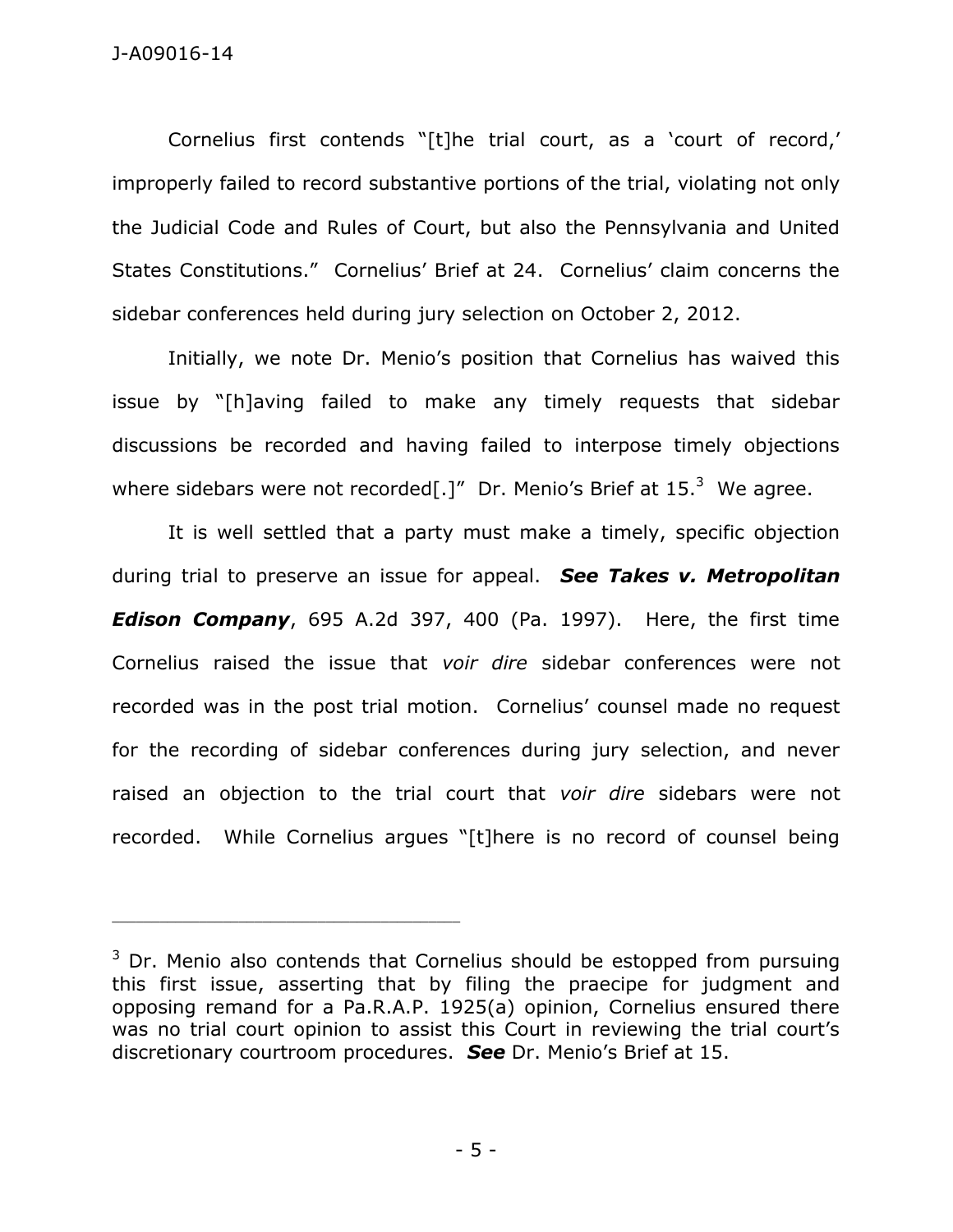informed by the  $\lceil t \rceil$ rial  $\lceil c \rceil$ ourt the sidebars in question were off the record,  $r^4$ it is counsel's obligation to be conscious of courtroom practices and procedures and to raise an objection in the event of disagreement. Accordingly, as the issue of recording the sidebars was never raised until post-trial motions, this issue is waived.<sup>5</sup> *See Takes, supra.* 

Moreover, Cornelius' substantive argument that "the trial court has the ultimate responsibility to ensure an adequate record for review including sidebars,"<sup>6</sup> relying on Pennsylvania Rule of Judicial Administration 5000.2(g),<sup>7</sup> is meritless.

By way of background, Pennsylvania Rule of Judicial Administration 5000.1, "Scope," states:

These Rules shall govern, within the unified court system, both the employment and basic duties of all reporters and the production of transcripts, as defined in Rule 5000.2.

Pa.R.J.A. 5000.1. Rule 5000.2, "Definitions," states, in relevant part:

\_\_\_\_\_\_\_\_\_\_\_\_\_\_\_\_\_\_\_\_\_\_\_\_\_\_\_\_\_\_\_\_\_\_\_\_\_\_\_\_\_\_\_\_

6 *Id.* at 28.

7 *Id.* at 26.

<sup>4</sup> Cornelius' Brief at 30.

<sup>&</sup>lt;sup>5</sup> It bears mention that on four separate occasions during trial, Cornelius' counsel preserved objections raised in off-the-record sidebars and an inchambers discussion by following those discussions with an on-the-record sidebar. *See* N.T., 10/31/2012, at 138–139; 11/1/2012, at 170–173; 11/2/2012, at 1016–1017; and 11/5/2012, at 7.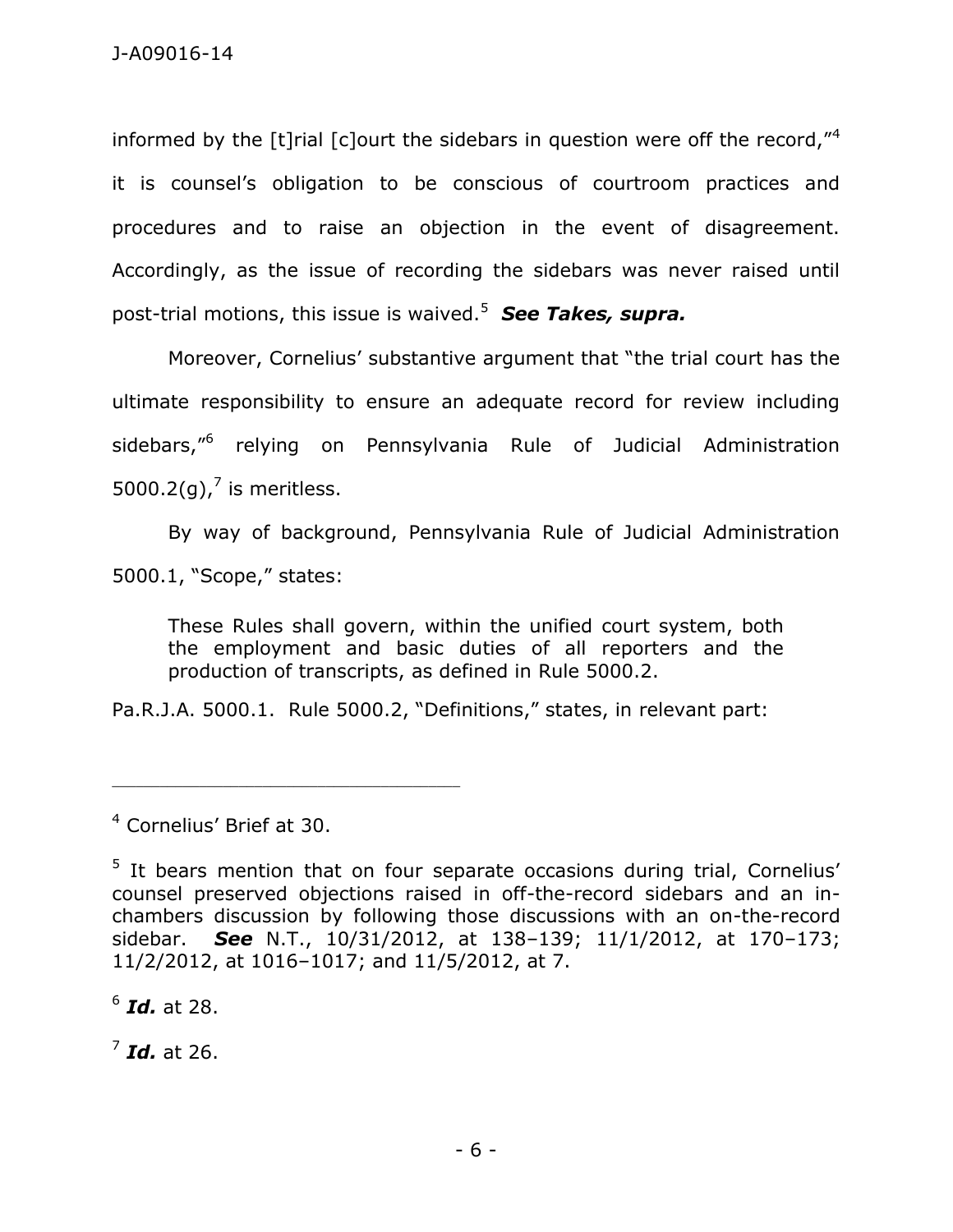(g) Transcript of trial. *The voir dire examination of jurors*, opening or closing statements of counsel, or the reading into the record or for the benefit of the jury any written document which is also accepted into evidence as an exhibit shall be recorded, but not transcribed, unless otherwise ordered.

Pa.R.J.A. 5000.2(g) (emphasis supplied).

Here, "[t]he *voir dire* examination of jurors" was recorded, and Rule 5000.2(g) does not address sidebar conferences. Furthermore, a court monitor was present in the courtroom but was not requested by Cornelius' counsel to record the sidebars.

Our own research has not revealed any authority for the proposition that a trial court is required to ensure that sidebar conferences are recorded in the absence of a request. It is not the role of the trial court to protect the record for the litigants. Rather, that obligation falls upon the litigants. *See Dilliplaine v. Lehigh Valley Trust Company*, 322 A.2d 114, 116–117 (Pa. 1974) ("Appellate court consideration of issues not raised in the trial court results in the trial becoming merely a dress rehearsal. This process removes the professional necessity for trial counsel to be prepared to litigate the case fully at trial and to create a record adequate for appellate review."). Accordingly, we reject Cornelius' first issue as waived, and, in any event, meritless.

Secondly, Cornelius claims:

The trial court erred in conducting *voir dire* in this medical malpractice case, by arbitrarily allotting only a total of one hour for *voir dire*, unduly limiting *voir dire*, cutting off [Cornelius'] counsel during *voir dire*, and by itself asking general, preemptive "rehabilitative questions" of unsworn prospective jurors, and by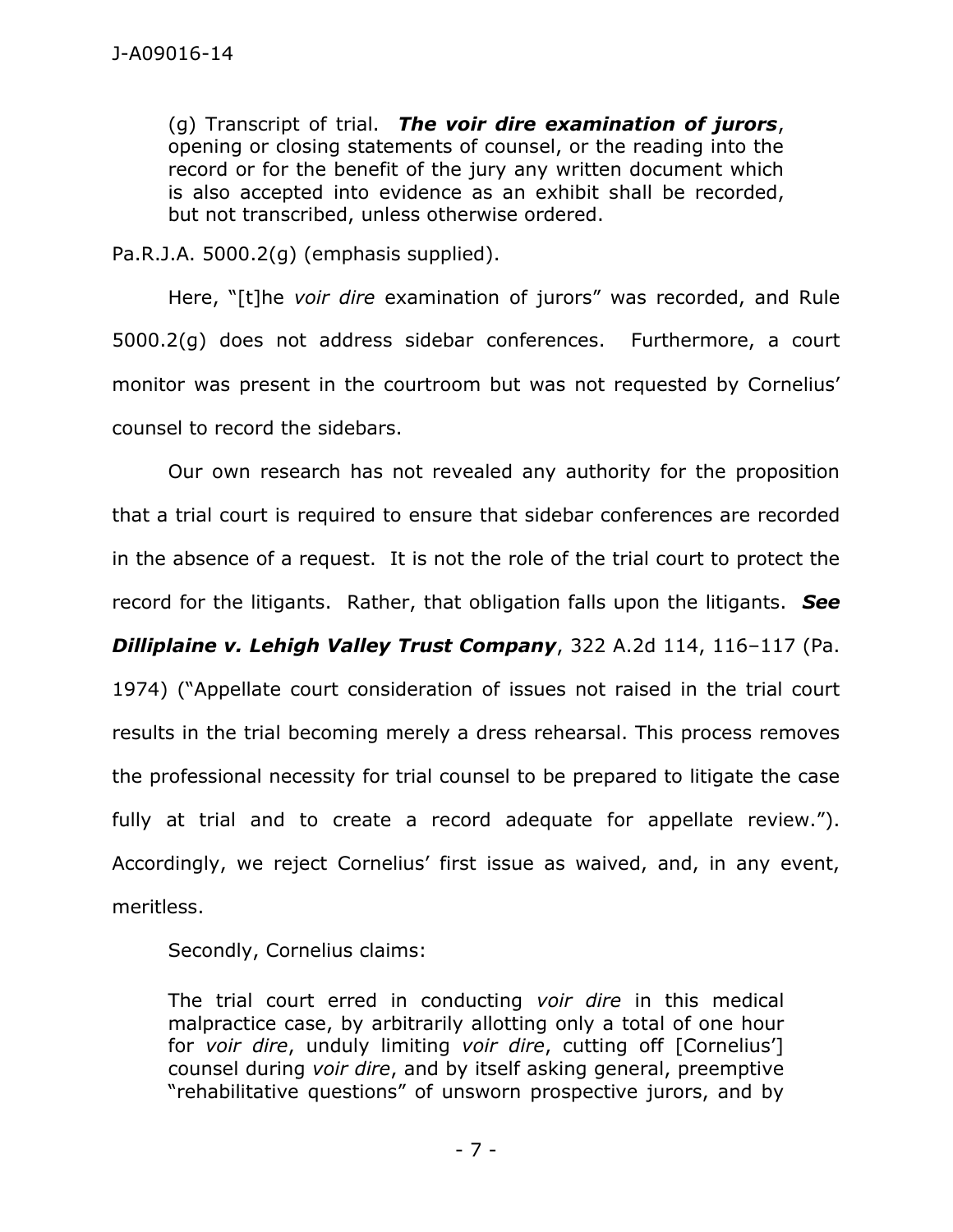denying [Cornelius'] (improperly unrecorded) challenges for cause of prospective jurors.

Cornelius' Brief, at 6.

Our standard of review of the trial court's conduct of *voir dire* is as

follows:

The sole purpose of *voir dire* examination is to secure a fair, competent and impartial jury. To achieve this purpose, general questions should be permitted so that it can be determined whether any of the veniremen have a direct or even a contingent interest in the outcome of the litigation or the parties involved. *The scope and extent of voir dire examination is within the sound discretion of the trial court and the trial court's rulings thereon will not be disturbed absent a clear abuse of that discretion.*

*Capoferri v. Children's Hosp. of Philadelphia*, 893 A.2d 133, 138 (Pa.

Super. 2006) (quoting *Ball v. Rolling Hill Hospital*, 518 A.2d 1238, 1244-

45 (Pa. Super. 1986)) (emphasis added).

The trial judge, at the outset, addressed Cornelius' counsel stating:

With that, Mr. Foley if you're ready to start the *voir dire*. I just received a copy of the proposed questions and with that number you'll never get through that in an hour so you'll have to prioritize somewhat.

N.T., 10/2/2012, at 4–5. Review of the record shows that Cornelius' counsel

was not improperly limited or prevented by the court from questioning the

prospective jurors. While Cornelius contends the trial court cut off counsel's

questioning of the jurors regarding Mountain Valley Orthopedics, the practice

group Dr. Menio joined after the events at issue, the record reflects that the

trial court's effort was to streamline the questioning and not to prevent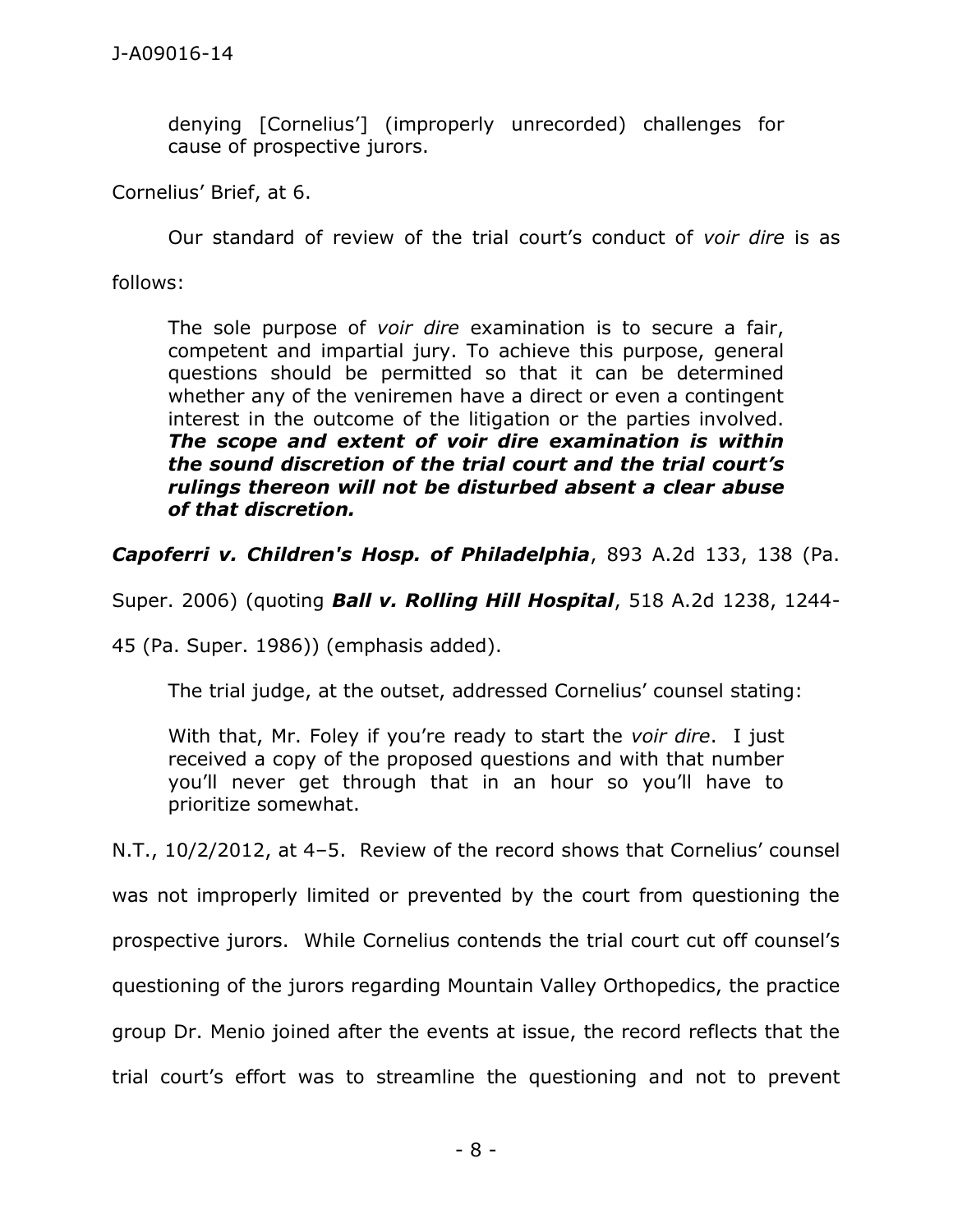Cornelius' counsel's inquiries.<sup>8</sup> Furthermore, although Cornelius complains that the trial court "cut him off" when he followed up a question to a prospective juror, Juror Cathers, regarding "frivolous lawsuits," with a question whether defenses should also be screened, we discern no abuse of discretion in the trial judge's decision to end the questioning of Juror Cathers.<sup>9</sup>

 $8$  Specifically, the trial court stated:

\_\_\_\_\_\_\_\_\_\_\_\_\_\_\_\_\_\_\_\_\_\_\_\_\_\_\_\_\_\_\_\_\_\_\_\_\_\_\_\_\_\_\_\_

Excuse me, Mr. Foley, let me try to cut this a little shorter. Of those of you who have raised your hand that you're a patient or a family member is a patient of Mountain Valley Orthopedics, will that fact prevent you from rendering a fair and just decision in this case? If you think it will raise your hand or your paddle. Okay, you can continue.

N.T., 10/2/2012, at 11.

 $9$  The exchange between Cornelius' counsel and Juror Cathers occurred as follows:

MR. FOLEY: What do you think about frivolous lawsuits?

MR. CATHERS: I don't think they should get to the point of being litigated for something that's trivial or somebody wants to sue somebody for something that really has the degree of importance that it should have reached. For instance somebody that just doesn't want to pay unemployment hours. They set up a hearing just because that person doesn't want to pay unemployment and they fire somebody without just cause or somebody who just wants to sue somebody for something that's not really -- doesn't have a really significant level of importance, something that's minute.

I think it wastes time -- court's time and it costs money and I don't think they should be  $-$  I screened. There should be a *(Footnote Continued Next Page)*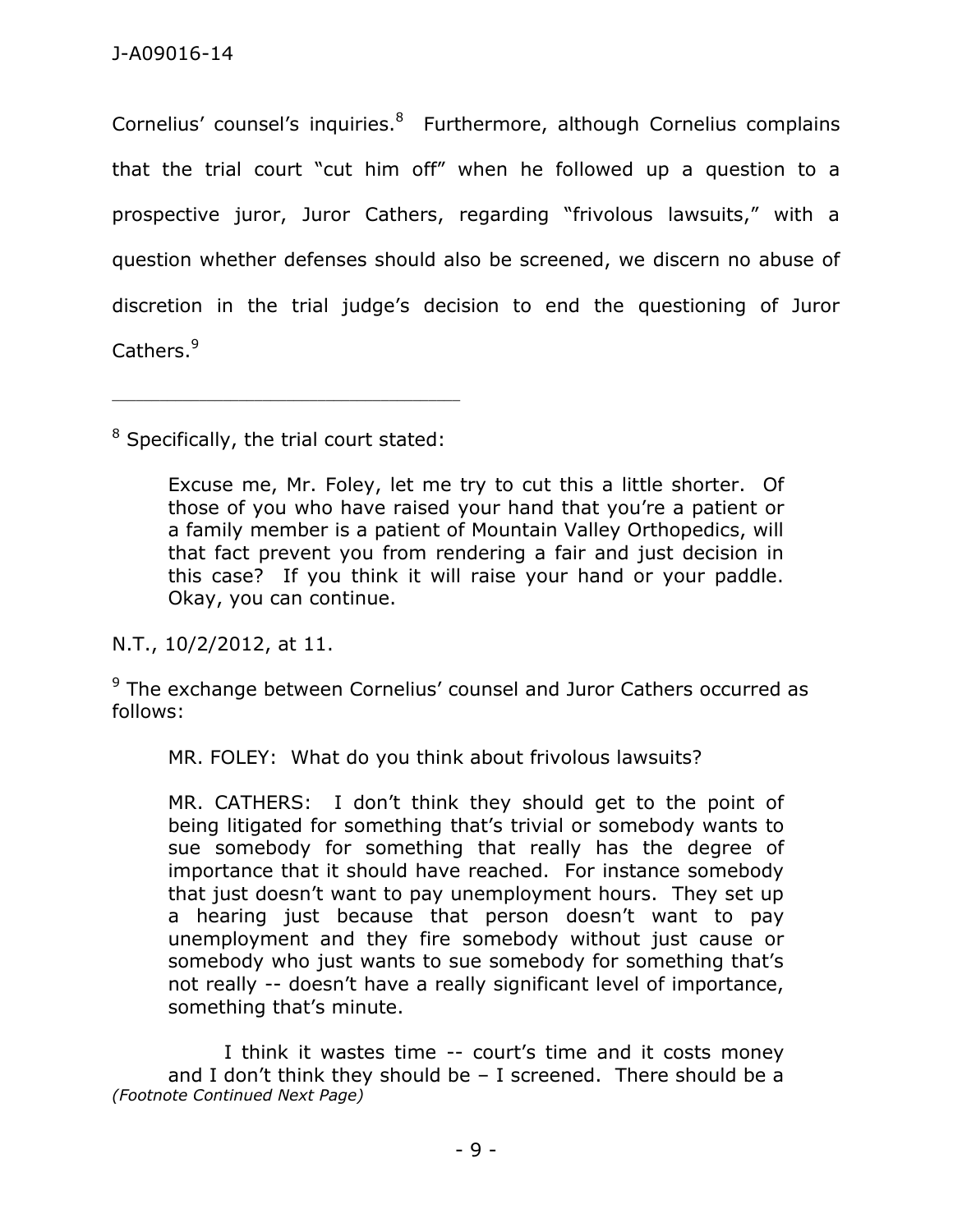Cornelius next contends that the trial court erred in failing to grant Cornelius' motions to strike for cause as to Jurors #1, 2, 5, 6, 10, 11, 20, and 22. Cornelius claims these prospective jurors had "close 'situational relationships' with Dr. Menio and/or Pocono Medical Center (where Defendant Dr. Menio and his partners are on staff, and his wife Elizabeth Menio is a member of the auxiliary) where some of the events and testing in this case took place." Cornelius' Brief at 58. *(Footnote Continued)* \_\_\_\_\_\_\_\_\_\_\_\_\_\_\_\_\_\_\_\_\_\_\_

significant level of something that's important before it reaches that.

MR. FOLEY: Do you think that defenses should be screened also?

MR. CATHERS: Defenses?

MR. FOLEY: Yes. You had mentioned not paying unemployment.

MR. CATHERS: Well a person that they're filing suit against.

MR. FEENEY: Your Honor, may we approach?

THE COURT: We're going to stop it right there. The next [juror] is 26.

\*\*\*\*

MR. FOLEY: If we prove to you that this is not a frivolous lawsuit and that Tammy Cornelius suffered a serious injury because of the negligence of Dr. Menio, would anybody have difficulty in awarding appropriate damages for Tammy Cornelius? Anybody? Hearing none.

N.T., 10/2/2012, at 15–17.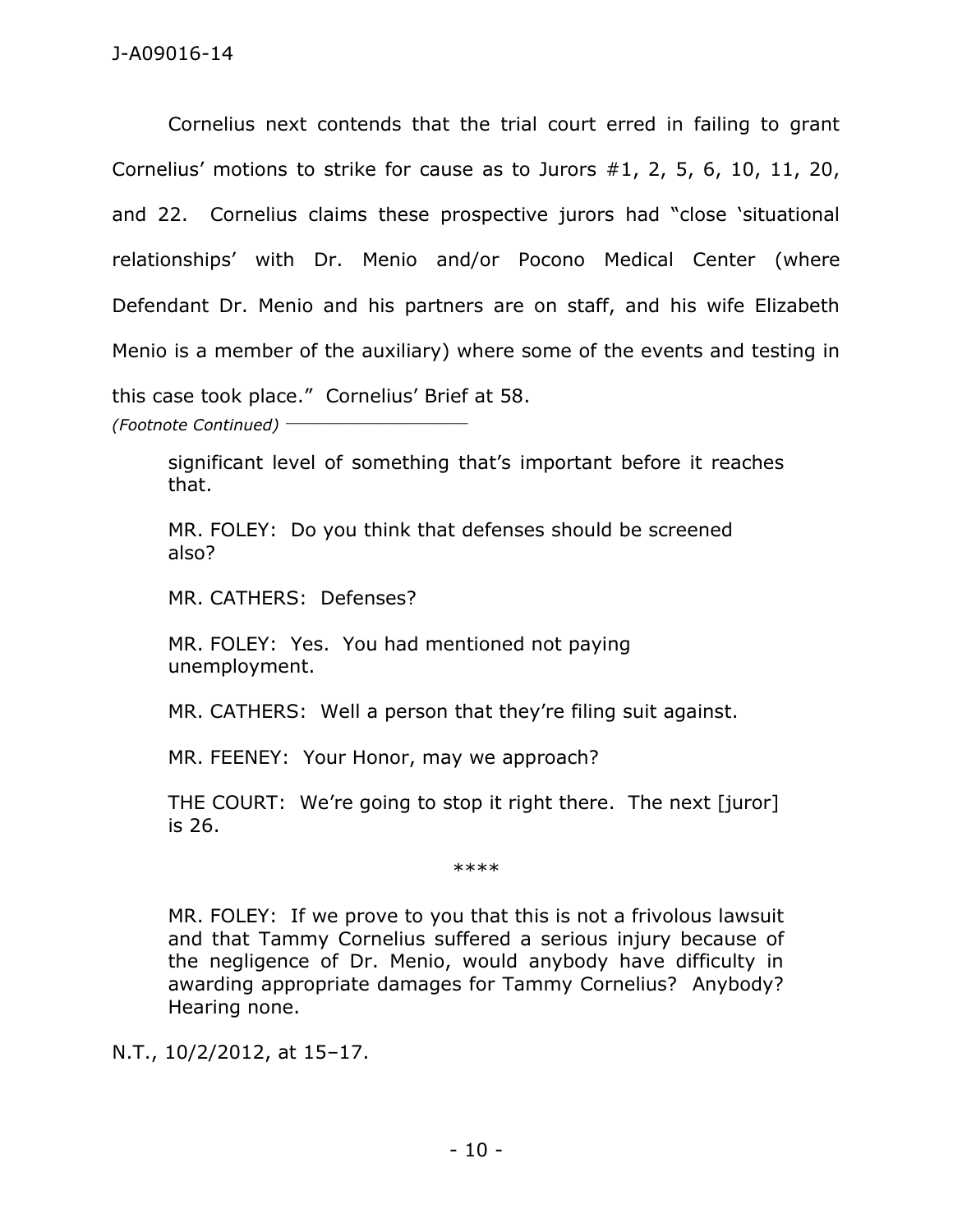As previously discussed, Cornelius made no request to record the *voir dire* sidebar conferences, and there is no record of counsels' requests for strikes for cause and exercise of peremptory strikes. Dr. Menio asserts that this issue has been waived as Cornelius did not object on the record at jury selection.<sup>10</sup> We agree.

On November 13, 2012, Cornelius filed with the trial court a statement of proceedings pursuant to Pa.R.A.P. 1923 and 1924. $^{11}$  The trial court made no ruling on Cornelius' statement of proceedings, which sought to remedy

<sup>10</sup> *See* Dr. Menio's Brief at 24, citing *Dilliplaine v. Lehigh Valley Trust Company*, 322 A.2d 114, 116–117 (Pa. 1974).

<sup>11</sup> Pennsylvania Rule of Appellate Procedure 1923 provides:

If no report of the evidence or proceedings at a hearing or trial was made, or if a transcript is unavailable, the appellant may prepare a statement of the evidence or proceedings from the best available means, including his recollection. The statement shall be served on the appellee, who may serve objections or propose amendments thereto within ten days after service. Thereupon the statement and any objections or proposed amendments shall be submitted to the lower court for settlement and approval and as settled and approved shall be included by the clerk of the lower court in the record on appeal.

Pa.R.A.P. 1923. Rule 1924 provides:

\_\_\_\_\_\_\_\_\_\_\_\_\_\_\_\_\_\_\_\_\_\_\_\_\_\_\_\_\_\_\_\_\_\_\_\_\_\_\_\_\_\_\_\_

In lieu of the record on appeal as defined in Rule 1921 (composition of record on appeal), the parties may prepare and sign a statement of the case showing how the issues presented by the appeal arose and were decided in the lower court and setting forth only so many of the facts averred and proved or sought to be proved as are essential to a decision of the issues presented. If the statement conforms to the truth, it, together *(Footnote Continued Next Page)*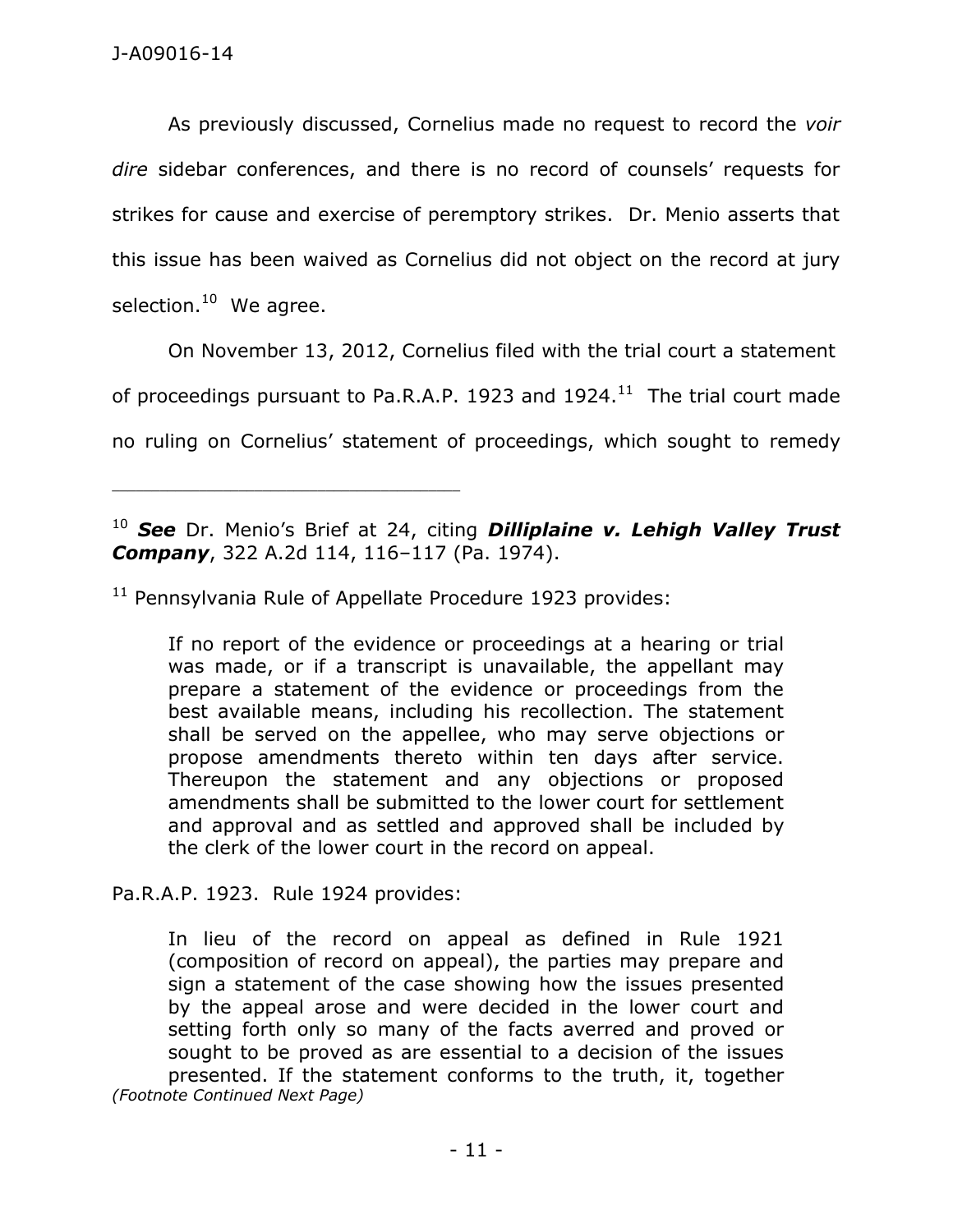the failure to do that which should have been done, *i.e.*, request the recording of the sidebars. Significantly, the trial court did rule on Cornelius' post-trial motion request for a copy of the notes regarding the strikes for cause, and denied the motion, stating that "*[n]either counsel requested the presence of the court monitor at that time*," and the strike list from jury selection could not be located. *See* Order, 4/29/2013, *supra*  (emphasis added). Given that the *voir dire* sidebar discussions were not preserved and the requests for strikes for cause were not made on the record, we conclude this issue of the court's denial of strikes for cause has been waived. *See* Pa.R.A.P. 302(a) ("Issues not raised in the lower court are waived and cannot be raised for the first time on appeal.").

Moreover, even accepting Cornelius' reconstruction of the sidebar motions to strike for cause, we would find no basis upon which to grant relief. As will be more fully discussed below, the record created at *voir dire*

*(Footnote Continued)* \_\_\_\_\_\_\_\_\_\_\_\_\_\_\_\_\_\_\_\_\_\_\_

with such additions as the lower court may consider necessary fully to present the issues raised by the appeal, shall be approved by the lower court and shall then be certified to the appellate court as the record on appeal and transmitted thereto by the clerk of the lower court within the time prescribed by Rule 1931 (transmission of the record). Copies of the agreed statement and the order from which the appeal is taken may be filed as the reproduced record.

Pa.R.A.P. 1924.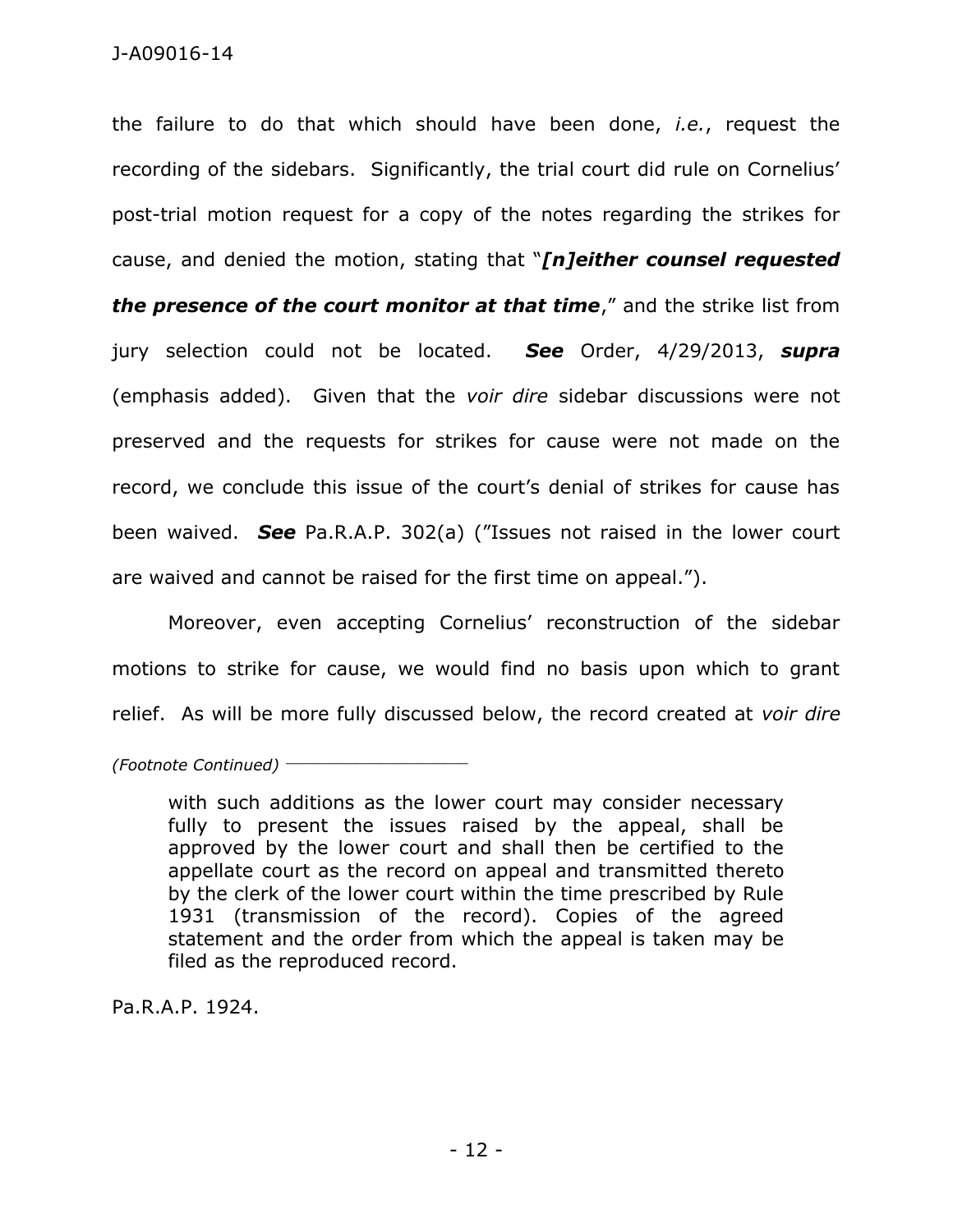is inadequate to support Cornelius' claim that the trial court erred in refusing

to strike the jurors.

Our standard of review of the trial court's denial of a motion to strike a

potential juror for cause is well settled:

The test for determining whether a prospective juror should be disqualified is whether he is willing and able to eliminate the influence of any scruples and render a verdict according to the evidence, and this is to be determined on the basis of answers to questions and demeanor . . . . **A challenge for cause should be granted when the prospective juror has such a close relationship, familial, financial, or situational, with the parties, counsel, victims, or witnesses that the court will presume a likelihood of prejudice[,]** or demonstrates a likelihood of prejudice by his or her conduct and answers to questions. Our standard of review of a denial of a challenge for cause differs, depending upon which of these two situations is presented. In the first situation, in which a juror has a close relationship with a participant in the case, the determination is practically one of law and as such is subject to ordinary review. In the second situation, when a juror demonstrates a likelihood of prejudice by conduct or answers to questions, much depends upon the answers and demeanor of the potential juror as observed by the trial judge and therefore reversal is appropriate only in the case of palpable error. When presented with a situation in which a juror has a close relationship with participants in the litigation, we presume prejudice for the purpose of [en]suring fairness.

*McHugh v. P&G Paper Prods. Co.*, 776 A.2d 266, 270 (Pa. Super. 2001)

(footnote, citations, internal quotation marks, and original modifications

omitted) (emphasis supplied).

Preliminarily, we address two relevant cases: *McHugh v. Proctor &* 

*Gamble Paper Prods. Co., supra*, and *Cordes v. Assocs. of Internal*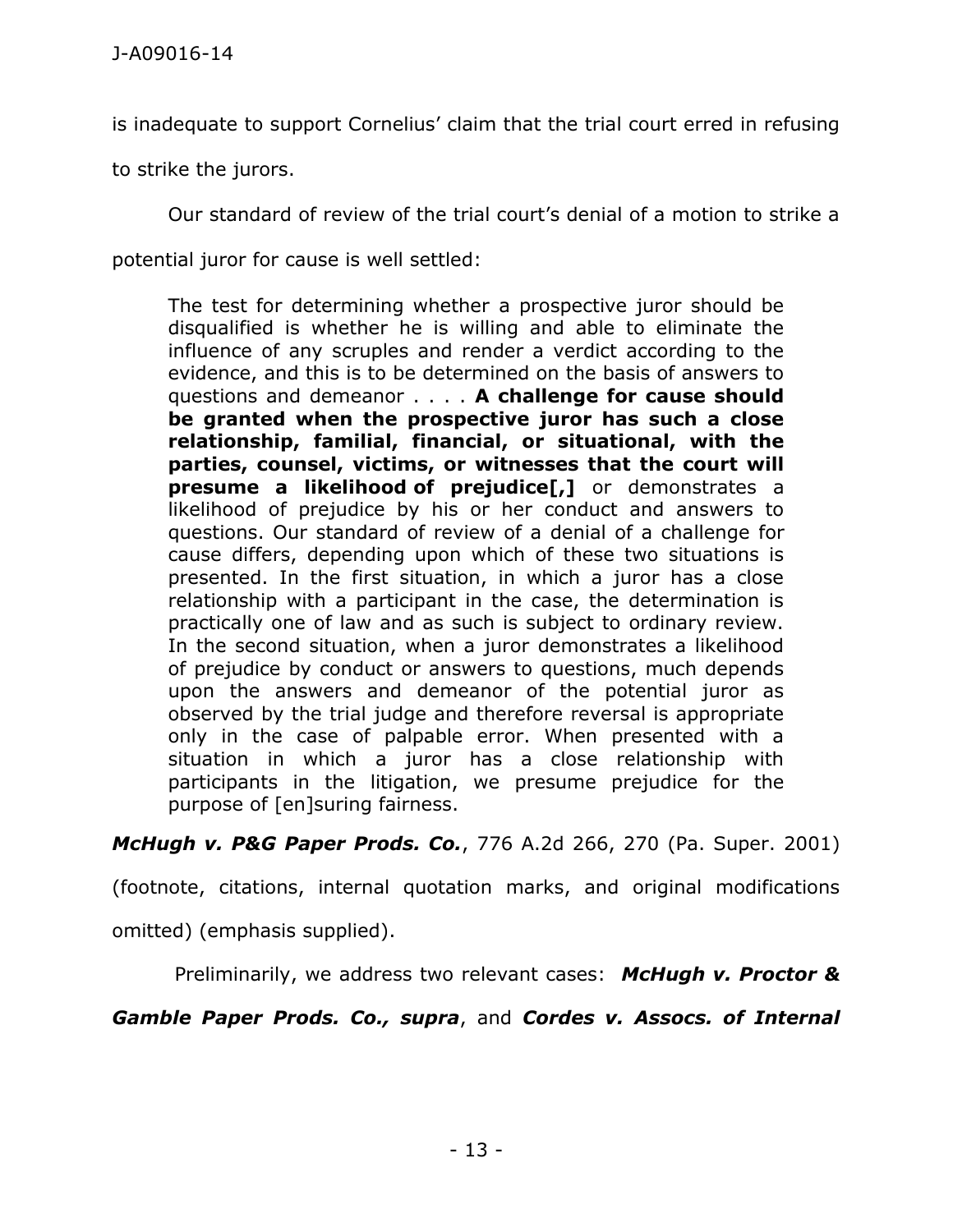*Med.*, 87 A.3d 829 (Pa. Super. 2014) (*en banc*), , \_\_\_ A.3d \_\_\_ (Pa. October 28, 2014).<sup>12</sup>

In *McHugh*, an insured worker brought a premises liability claim *appeal denied* against Proctor & Gamble Paper Products Company ("P&G"). On appeal from the judgment entered in favor of P&G, the plaintiff challenged the trial court's refusal to strike for cause three prospective jurors who were employees of P&G at the time of trial, and who indicated that they knew Mr. Fellin, P&G's employee who would be sitting at counsel table as P&G's in-court representative. *McHugh*, 776 A.2d at 268–270. The plaintiff also challenged the trial court's refusal to strike for cause a fourth juror, who was the father-in-law of Mr. Fellin. *Id.* The *McHugh* Court, in vacating the judgment in favor of the defendant, and awarding a new trial, held "the employer/employee relationship evokes a presumption of

\_\_\_\_\_\_\_\_\_\_\_\_\_\_\_\_\_\_\_\_\_\_\_\_\_\_\_\_\_\_\_\_\_\_\_\_\_\_\_\_\_\_\_\_

 $12$  On March 12, 2014, while this case was pending on appeal, this Court decided *Cordes v. Assocs. of Internal Med.*, 87 A.3d 829 (Pa. Super. 2014) (*en banc*), *appeal denied*, \_\_\_ A.3d \_\_\_ [192 WAL 2014] (Pa. October 28, 2014), and vacated the judgment, reversed the order denying a mistrial, and remanded for a new trial.

Judge Wecht filed an Opinion in Support of Reversal in which Judge Bender joined. Judge Bowes and Judge Gantman concurred in the result. Judge Donohue filed a separate Opinion in Support of Reversal in which Judge Gantman and this author joined. Judge Bowes concurred in the result. Judge Olson filed a Dissenting Opinion, joined by Judge Allen. Former President Judge, now Justice Stevens did not participate in the consideration or decision of the case.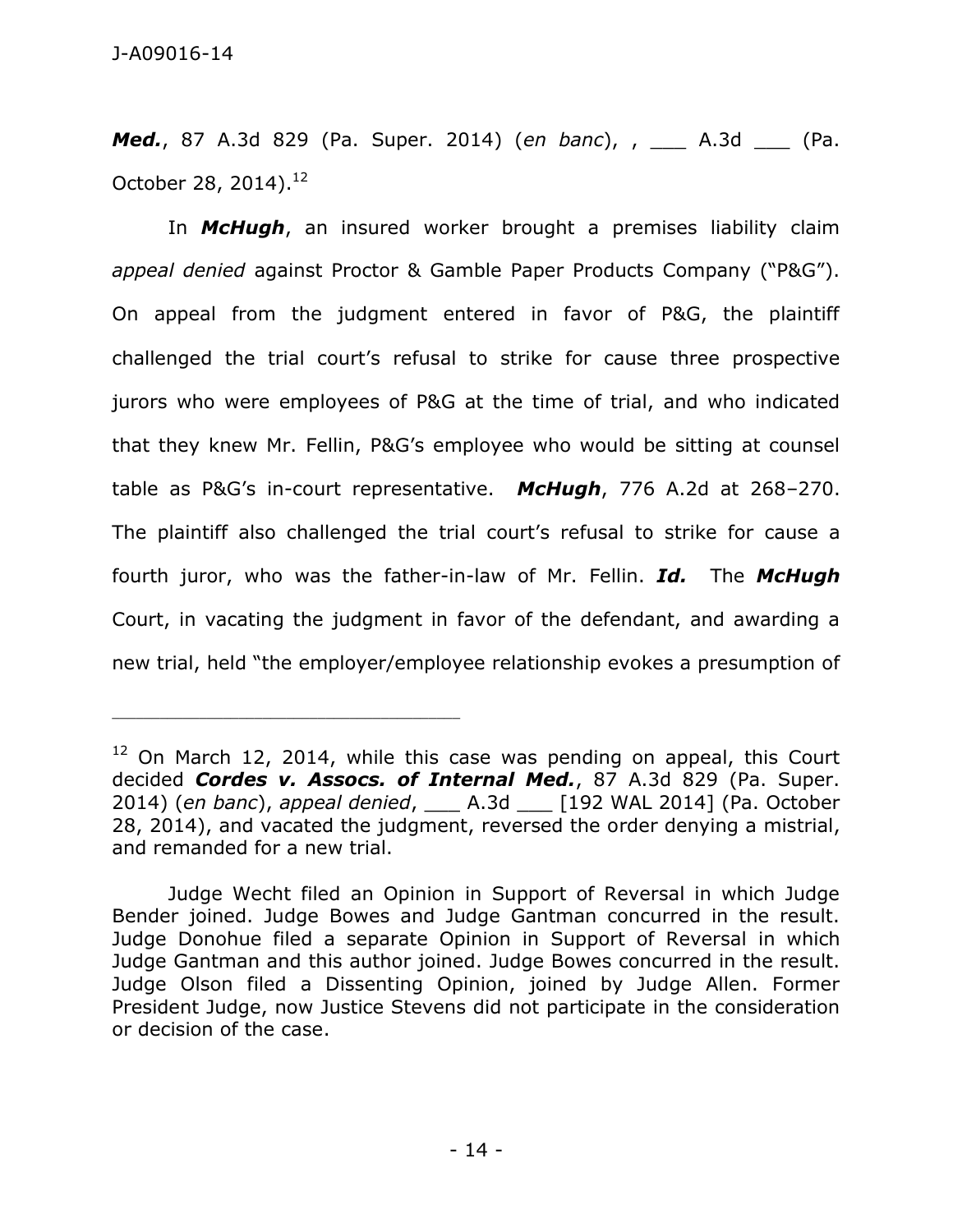prejudice so significant as to warrant disqualification of employees of a party." *Id.* at 270. Additionally, the Court concluded that a close familial relationship existed in the case of the juror who was the father-in-law of Mr. Fellin, P&G's in-court representative, which should have compelled the trial court to strike the juror for cause. *Id.* at 272–273.

Recently, this Court decided *Cordes v. Assocs. of Internal Med.*, *supra*, a medical malpractice action that ended in a jury verdict in favor of the defendants, including, *inter alia*, the plaintiff's doctor, and the entity that owned the doctor's practice, Tri-State. Judge Wecht, in his Opinion in Support of Reversal (W.O.S.R.), concluded the trial court erred in refusing to presume prejudice and strike for cause the husband of a patient of the defendant doctor (Juror Snowden); the daughter of a patient of the defendant doctor (Juror Kaelin); and an employee of Heritage Valley Health Systems, the parent company of Tri-State (Juror Majors). Judge Wecht opined: "It cannot be gainsaid that the spousal and filial relationships are among the closest of human connections. Accordingly, the trial court erred when it declined to disqualify Ms. Kaelin and Mr. Snowden as jurors." *Cordes*, 87 A.3d at 838 (W.O.S.R.) (footnote omitted). He further wrote: "[W]e hold that Mr. Majors' employment relationship with Heritage Valley, which had an undisputed financial interest in the outcome of the litigation recognized by Mr. Majors, created a sufficient risk of partiality to establish prejudice *per se* arising from his jury service." *Id.* at 845 (footnote omitted).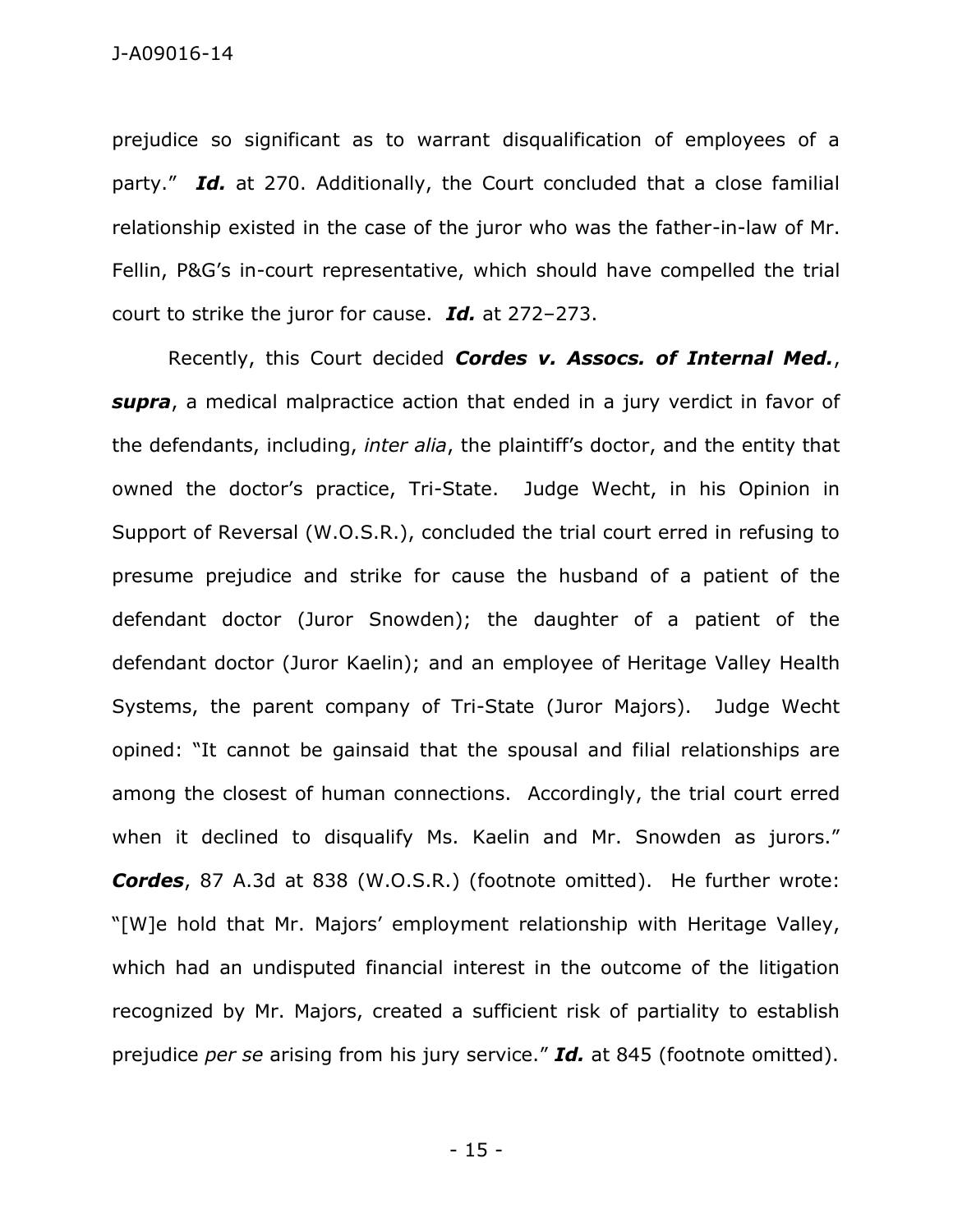Judge Donohue, in her Opinion in Support of Reversal (D.O.S.R.), joined Judge Wecht's holding that prejudice should be presumed based upon the physician/patient relationship between the Juror Snowden's wife and the defendant doctor, and agreed that the trial court erred by failing to discharge for cause Juror Kaelin and Juror Majors, based upon a separate rationale. *Id.* at 863 (D.O.S.R.) With regard to Juror Kaelin, Judge Donohue "disagree[d] with Judge Wecht that the simple fact that the juror's parents were patients of the defendant doctor in this medical malpractice case required her exclusion from the jury," opining that it was "Juror Kaelin's involvement in her parents' medical affairs and knowledge about her parents' positive perception of the defendant [doctor that] gives the appearance of favor and partiality, warranting a presumption of prejudice[.]" Id. at 868. Judge Donohue further opined, "I do not believe that Juror Majors' employer's ownership interest in Tri-State supports a challenge for cause and, to the extent that Judge Wecht holds that it does, I disagree." Id. at 869. She reasoned: "The purported employment relationship between Juror Majors and Dr. Ray, standing alone, is too attenuated to warrant the grant of a challenge for cause in this case," but "the presumption of prejudice here derives from Juror Majors' perception of the financial impact the verdict could have on his employer." *Id.* at 869–870.

Turning to the present case, Cornelius identifies the following eight jurors, for whom motions to strike for cause were denied:

Juror #1, Barbara Page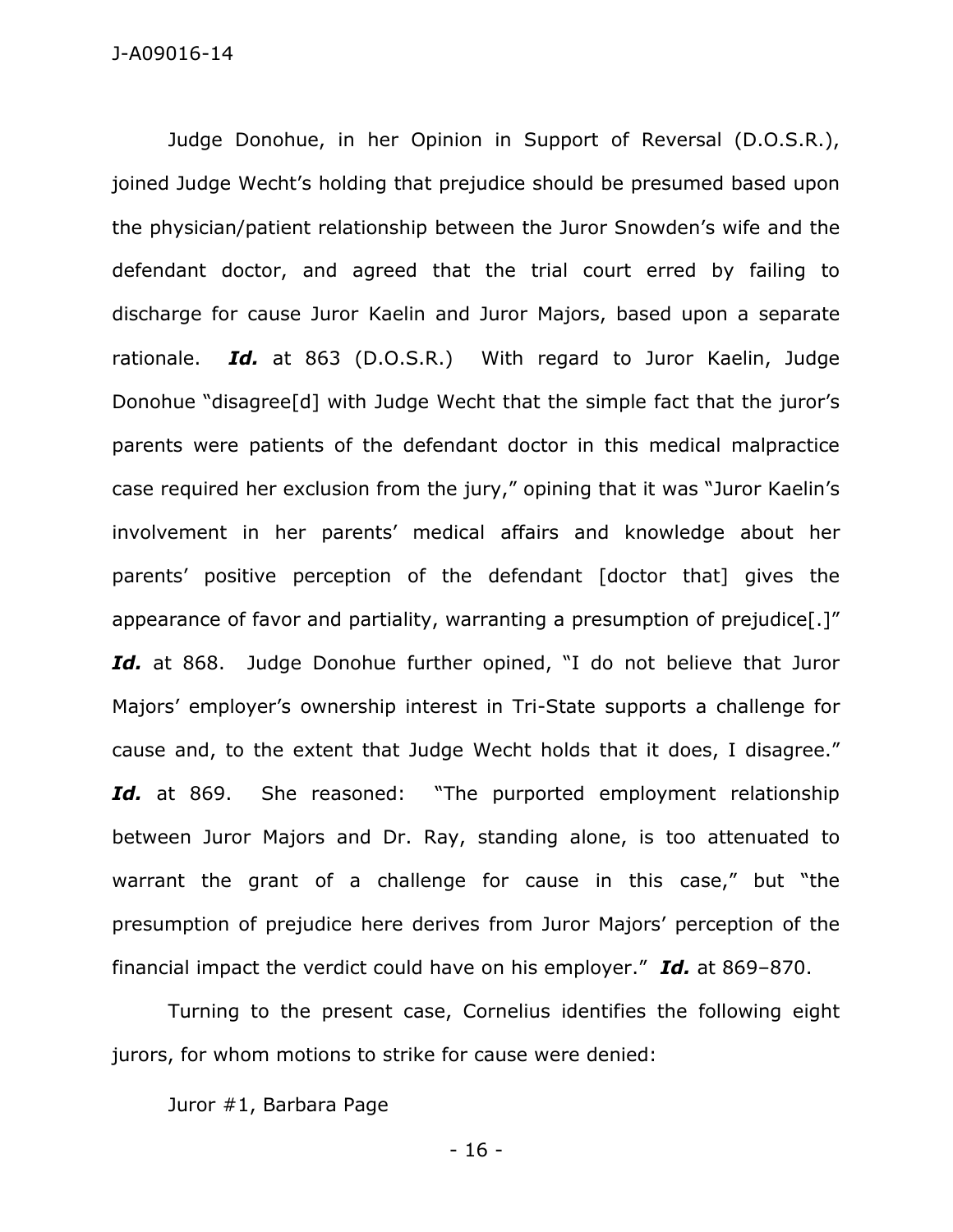Juror #2, Carmen Perez

Juror #5, Scott Decker

Juror #6, Boyd Allen Counterman

Juror  $\#10$ , Mary Ellen Weikel<sup>13</sup>

Juror # 11, Robert George McClenathen

Juror #20, Denise Smith

Juror #22, Adrienne Franklin

The testimony offered by Jurors  $#1, 2, 5, 6, 11, 20,$  and 22, regarding

Dr. Menio is as follows:

MR. FOLEY: … The lawsuit is against Dr. Menio. Does anyboby know Dr. Menio? Mrs. Page, how do you know Dr. Menio?

MS. PAGE: I'm a newly retired school nurse and I've taken care of students who have been patients of Dr. Menio within the school system.

MR. FOLEY: For how long?

MS. PAGE: I've been a school nurse for over thirty years.

MR. FOLEY: Ma'am?

\_\_\_\_\_\_\_\_\_\_\_\_\_\_\_\_\_\_\_\_\_\_\_\_\_\_\_\_\_\_\_\_\_\_\_\_\_\_\_\_\_\_\_\_

UNIDENTIFIED JUROR [IDENTIFIED AS CARMEN PEREZ]: I work at the hospital and sometimes we need –

THE COURT: I'm sorry, I can't hear.

 $13$  Cornelius indicates the trial court granted Dr. Menio's motion to strike Juror #10, Mary Ellen Weikel. *See* Cornelius' Brief at 60. Since Cornelius was not required to use a peremptory strike, there can be no basis for any complaint by Cornelius as to Juror #10. Therefore, we do not discuss her further.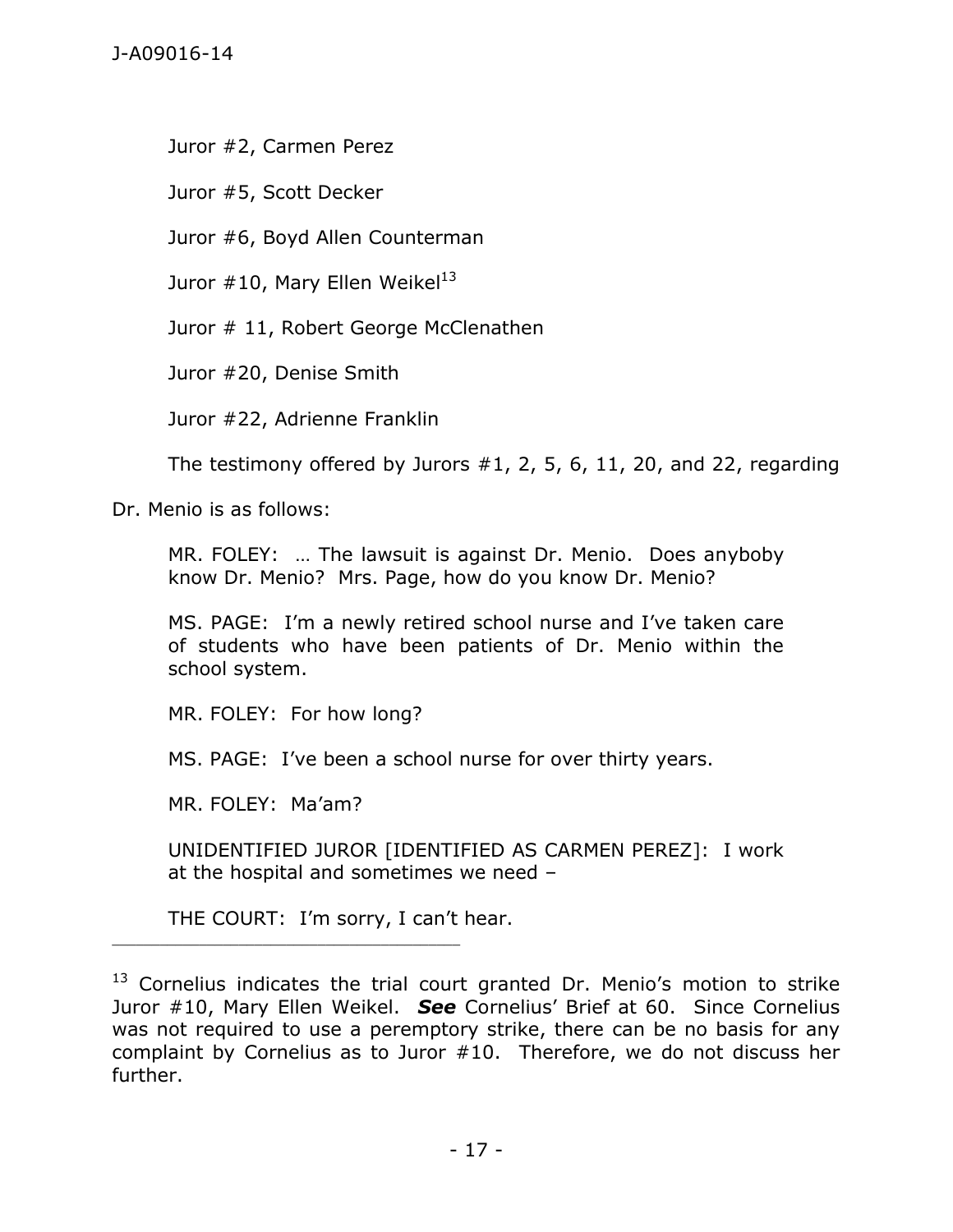UNIDENTIFIED JUROR: -- to refer patients to him.

MR. FOLEY: So you've treated some of Dr. Menio's patients?

UNIDENTIFIED JUROR: Yes.

MR. FOLEY: Mr. Decker.

MR. DECKER: A couple years ago I was a patient of Dr. Menio<sup>[']</sup>s. He was supposed to do knee surgery on me, but I found out I was a diabetic right before the surgery so it never went through.

MR. FOLEY: How long did Dr. Menio treat you?

MR. DECKER: I only met with him a few times because the surgery was already planned and everything but right before the surgery, my pre-op was when I found out I was a diabetic so the surgery was cancelled and I haven't been back since.

MR. FOLEY: You did treat with him after the blood work?

MR. DECKER: I did. Yeah, he had sent me to the hospital to get all the preoperative blood work and everything that I needed to do before the surgery.

MR. FOLEY: Would that affect your ability to sit on this trial?

MR. DECKER: No, I haven't seen him or talked to him since.

MR. FOLEY: Thank you.

MR: FEENEY: Your Honor, may we approach?

THE COURT: Yes.

(Whereupon sidebar was held off the record)

\*\*\*

(Following the sidebar)

MR. FOLEY: Mr. Counterman, how do you know him?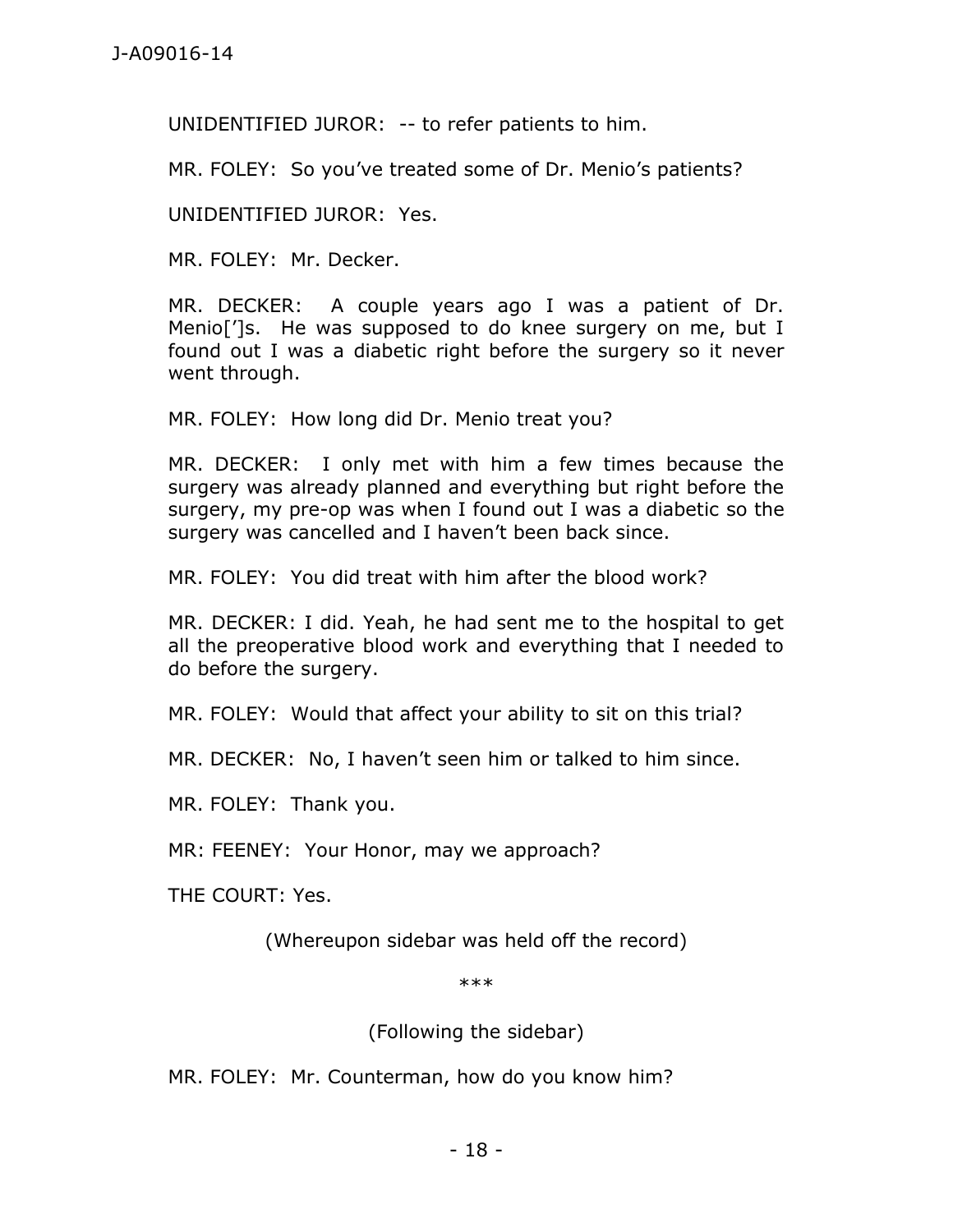MR. COUNTERMAN: Yeah, my son had surgery done but other than that I don't personally know him.

MR. FOLEY: What type of surgery?

MR. COUNTERMAN: He had his bones redone as a correction and he had pins put in.

MR. FOLEY: I'll start over here. Anybody know Dr. Menio? How do you know Dr. Menio?

…

MR. FOLEY: Mr. McClenathan.

MR. MCCLENATHAN: The doctor is one of our panel doctors. He sees our work comp cases in the company I work for.

MR. FOLEY: What company do you work for?

MR. MCCLENATHAN: Walmart Distribution Center.

MR. FOLEY: Walmart?

MR. MCCLENATHAN: Yes.

MR. FOLEY: How do you know that he's a panel doctor for the worker's comp?

…

MR. MCCLENATHAN: I know the names of the panel doctors. He may have been in our facility once.

MR. FOLEY: You're a manger for the warehouse?

MR. MCCLENATHAN: Yes, I'm the general manager.

…

MR. FOLEY: Okay, I'm sorry. Anybody else? Mrs. Smith, or Ms. Smith.

MS. SMITH: My daughter is a patient of his.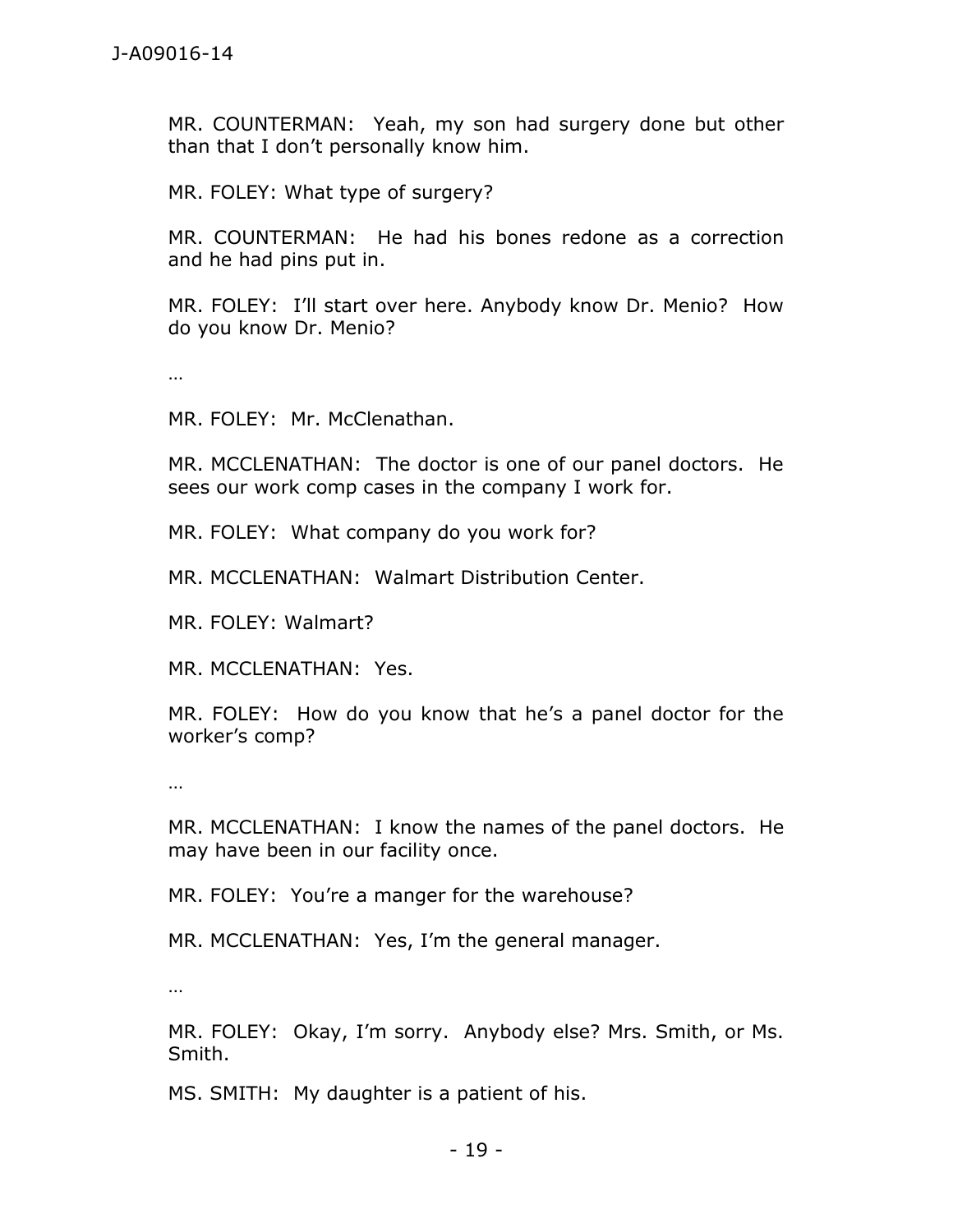MS. FRANKLIN: Yes. I'm an RN at the Pocono Medical Center and I've taken care of his patients.

N.T.,  $10/2/2012$ , at  $7-10$ .<sup>14</sup>

The record does not demonstrate that any of the prospective jurors had a "close relationship, familial, financial, or situational,"<sup>15</sup> as in *McHugh* and *Cordes*.

With regard to Juror #1, Barbara Page, Cornelius' claim that she "only just recently ceased her working relationship with Dr. Menio,"<sup>16</sup> is belied by the record. Her testimony that, as a school nurse, she had taken care of students that were Dr. Menio's patients, fails to establish a "working relationship," nor was she questioned as to the number of such students.

Dr. Menio does not dispute Cornelius' statement that Cornelius had exhausted the peremptory challenges. *See Dixon v. Andrew Tile & Mfg. Corp.*, 357 A.2d 667, 668 n.1 (Pa. Super. 1976) ("It is harmless error to overrule a challenge for cause where it should have been sustained if all the peremptory challenges are **not** exhausted.") (citations omitted) (emphasis supplied).

\_\_\_\_\_\_\_\_\_\_\_\_\_\_\_\_\_\_\_\_\_\_\_\_\_\_\_\_\_\_\_\_\_\_\_\_\_\_\_\_\_\_\_\_

<sup>&</sup>lt;sup>14</sup> The jury was seated as follows: Juror  $#1$  was Barbara Page, Juror  $#2$  was Carmen Perez, Juror #3 was Kevin Rosene, Juror #4 was Daniel Phillips, Juror #5 was Rachel Tinney, Juror #6 was Michael Ruocco, Juror #7 was Irene Jones, Juror #8 was Doreen Hicks, Juror #9 was Janet Zimich, Juror #10 was Frank Manheart, Juror #11 was Denise Smith, and Juror #12 was Maria Martinez. The first Alternate was William Kuntzman and the next Alternate was Richard Cathers. *See* N.T., 10/2/2012, at 28. As discussed, Cornelius had moved to strike for cause Jurors Page, Perez, and Smith.

<sup>15</sup> *McHugh, supra*, 776 A.2d at 270.

<sup>&</sup>lt;sup>16</sup> Cornelius' Brief at 56.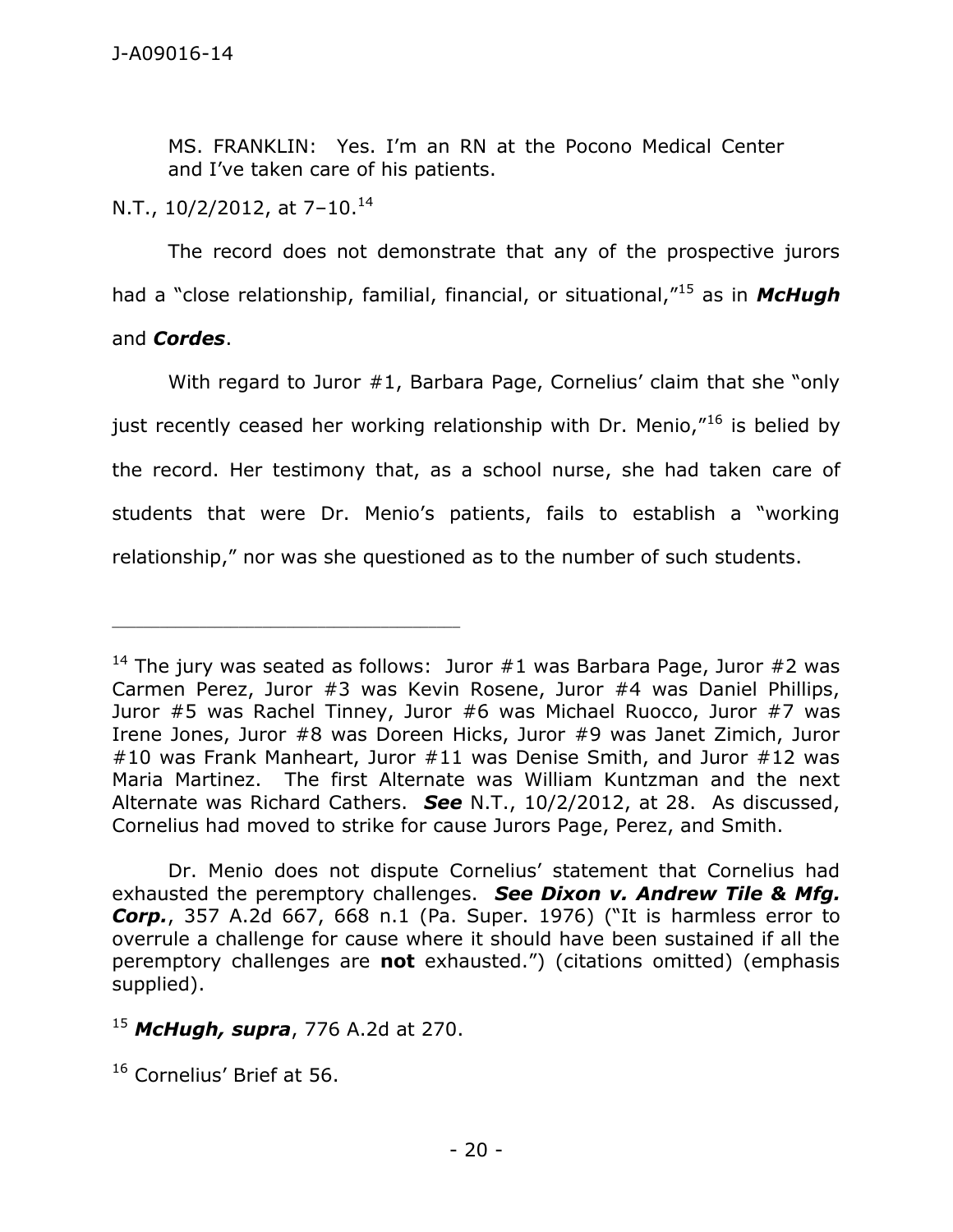Likewise, the testimony of Juror #2, Carmen Perez, and Juror #22, Adrienne Franklin, establishes only that these jurors knew of Dr. Menio from their work at the hospital, where Dr. Menio was on the staff. No employment relationship, or financial interest of themselves or their employer, was established as to these nurses.

Nor was a patient relationship established with regard to Juror #5, Scott Decker, who testified he had been a patient of Dr. Menio "a couple years ago," and met with Dr. Menio "only … a few times." N.T., 10/2/2012, at 8. Decker indicated there was no on-going doctor/patient relationship, stating, "I haven't seen or talked to him since." He also testified his ability to sit on the jury would not be affected. *Id*.

Juror #6, Counterman, and Juror #20, Smith, each indicated that they had a child who was a patient of Dr. Menio. There were no follow-up questions to determine whether the child was currently under the care of Dr. Menio and receiving treatment, whether the child was a minor or adult, and whether, and to what extent, if any, the juror was involved in his/her child's medical treatment by Dr. Menio. Counterman's statement that he did not "know him personally," referring to Dr. Menio, appears to indicate he had no involvement in his son's surgery by Dr. Menio. *Id.* at 9. Juror #20, Smith's statement that her daughter "is a patient of his," without more, does not indicate that her daughter was an active patient or that Smith was involved in her daughter's treatment. *Id.* at 10.

- 21 -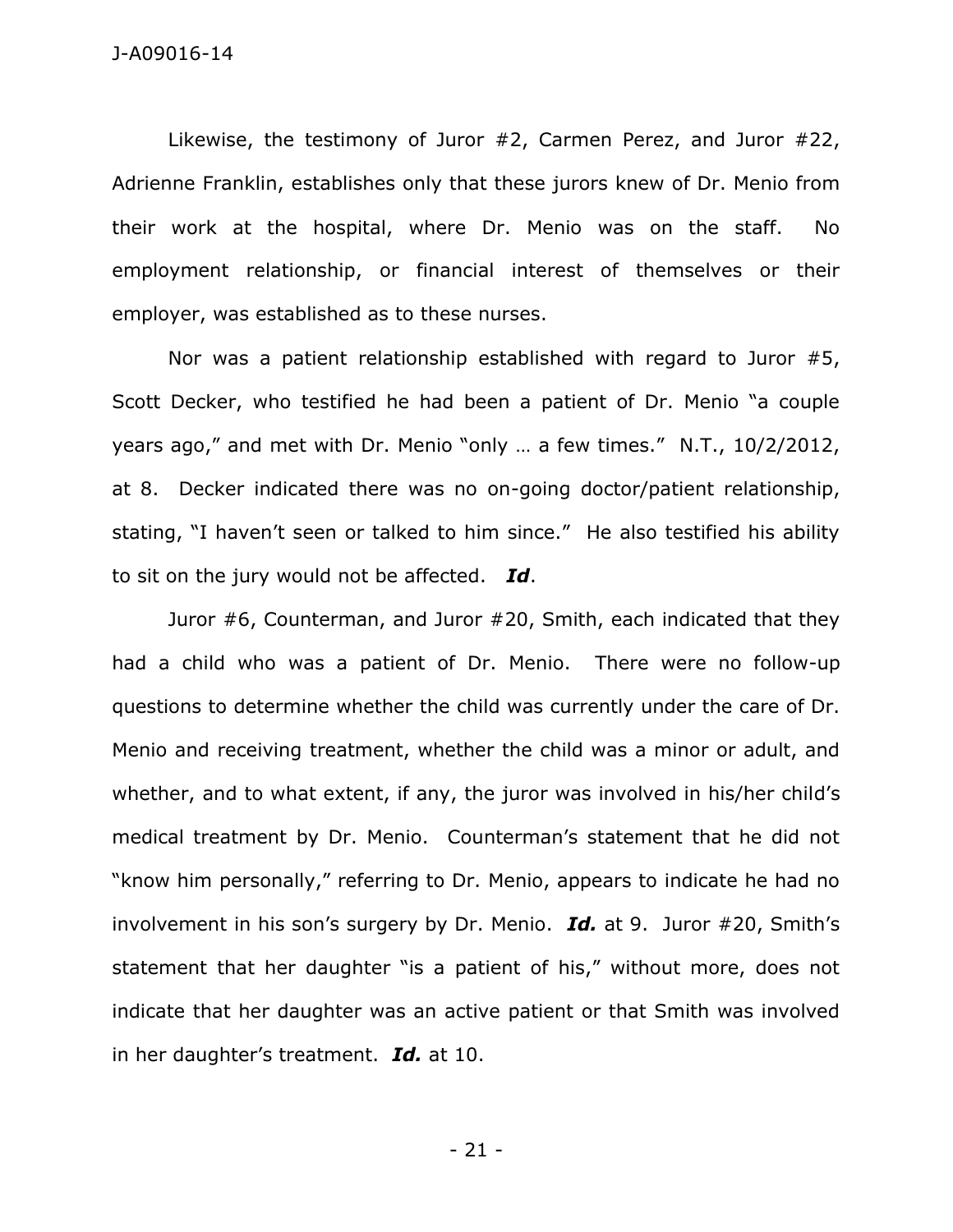Finally, the testimony of Juror #11, Robert George McClenathan, who worked as a general manager at Walmart, was that he knew Dr. Menio as one of the panel doctors who "sees our work comp cases."<sup>17</sup> His comments did not suggest a co-employment relationship or any perceived financial interest of either himself or Walmart in the outcome of this case.

Here, Cornelius' counsel had the opportunity to make a record that established juror prejudice prior to the sidebar discussions of strikes for cause. However, without appropriate follow-up questioning to develop the relationships Cornelius argues existed, the challenged jurors' answers did not establish grounds to support motions to strikes for cause. Therefore, even had this issue been preserved, Cornelius' claim that the trial court erred in refusing to strike the jurors would not warrant a new trial.

The third issue raised by Cornelius is a challenge to the weight of the evidence.<sup>18, 19</sup> It is well settled that "a new trial should be granted only in

 $17$  N.T., 10/2/2012, at 9.

\_\_\_\_\_\_\_\_\_\_\_\_\_\_\_\_\_\_\_\_\_\_\_\_\_\_\_\_\_\_\_\_\_\_\_\_\_\_\_\_\_\_\_\_

Here, as mentioned, Cornelius opposed Dr. Menio's application for remand for purposes of affording the trial court the opportunity to write a Rule 1925(a) opinion, and this Court denied the application for remand. *See* Footnote 3, *supra*. We note Dr. Menio's argument that Cornelius is *(Footnote Continued Next Page)*

 $18$  "The general rule in this Commonwealth is that a weight of the evidence claim is primarily addressed to the discretion of the judge who actually presided at trial." *Armbruster v. Horowitz,* 813 A.2d 698, 702 (Pa. 2002). "However, where a properly preserved weight of the evidence claim is raised on appeal and the judge who presided at trial failed to rule on the claim and is now permanently unavailable to do so, the claim must be reviewed by the appellate tribunal in the first instance." *Id.* at 705.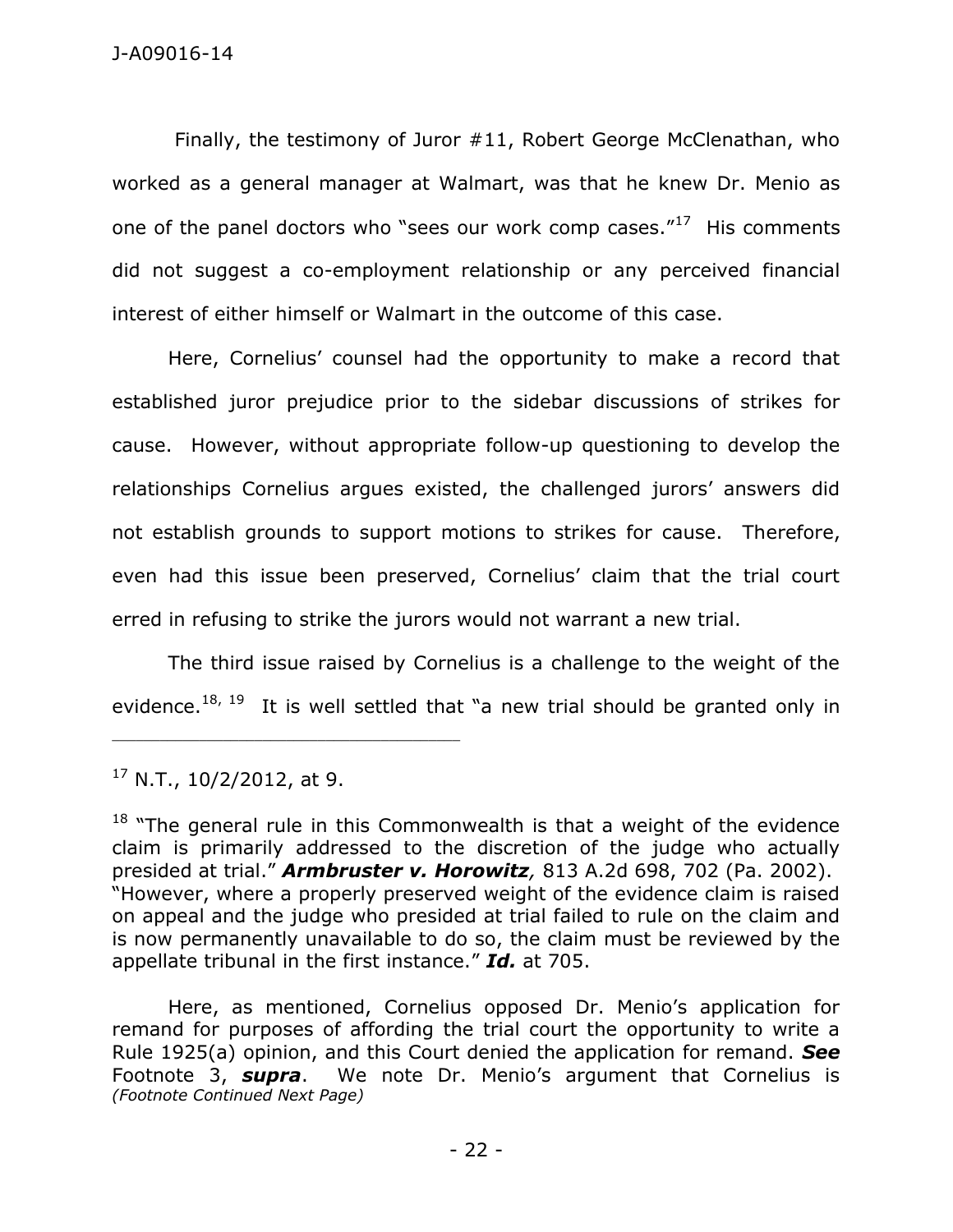truly extraordinary circumstances, i.e., when the jury's verdict is *so contrary to the evidence as to shock one's sense of justice and the award of a new trial is imperative so that right may be given another opportunity to prevail*."

*Armbruster v. Horowitz,* 813 A.2d 698, 703 (Pa. 2002) (citation omitted) (emphasis in original). Therefore, "a new trial will not be granted on the basis of a weight of the evidence claim unless the evidence supporting the verdict is so inherently improbable or at variance with admitted or proven facts or with ordinary experience as to render the verdict shocking to the court's sense of justice." *King v. Stefinelli,* 862 A.2d 666, 670 (Pa. Super. 2004). "Moreover, a new trial will not be granted on the ground that the verdict was against the weight of the evidence where the evidence is conflicting and the fact-finder could have decided in favor of either party." *Folger v. Dugan*, 876 A.2d 1049, 1053 (Pa. Super. 2005) (citation omitted).

*(Footnote Continued)* \_\_\_\_\_\_\_\_\_\_\_\_\_\_\_\_\_\_\_\_\_\_\_

estopped from challenging the weight of the evidence since he opposed the application for remand for a Rule 1925(a) opinion. Nevertheless, we will address Cornelius' weight claim.

<sup>19</sup> While Cornelius' motion for post-trial relief is reflected by the trial court's docket as timely filed on November 15, 2012, it is not contained in the certified record. However, a copy of the motion for post-trial relief is included in the reproduced record, and Dr. Menio has not disputed its accuracy. See Prieto Corp. v. Gambone Constr. Co., 1.3d 1.4. accuracy [2014 PA Super 196] (Pa. Super. September 10, 2014) (appellate court can consider undisputed document if it is in the reproduced record, even though it is not in the record that had been transmitted to the court)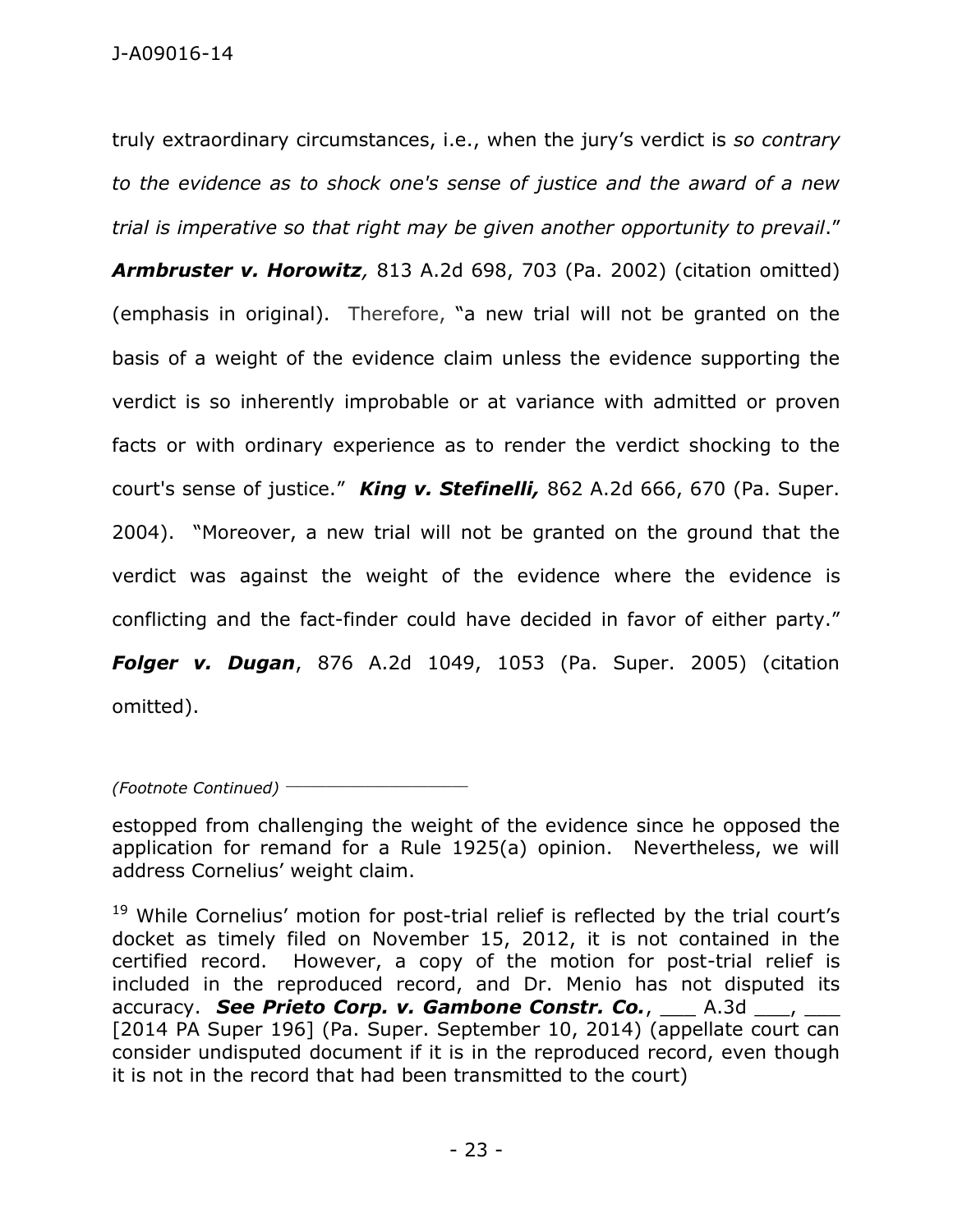After suffering a fall in the snow on the way to work on March 1, 2005 Tammy Cornelius was treated by Dr. Menio between March 17, 2005 and August 12, 2005, including a left knee arthroscopy on April 20, 2005. On May 10, 2005, Dr. Menio aspirated the knee and obtained a specimen, which was sent for culture and reported as negative for infection.

Cornelius claims, "The failure to investigate further and order further testing was negligence and increased the risk of harm to Tammy Cornelius." Cornelius' Brief at 68 (record citations omitted). Specifically, Cornelius argues:

Mrs. Cornelius presented both preoperative and post operative infection presentations to the jury, and argued that Dr. Menio failed to properly investigate that possibility of infection after May 10, 2005, to further investigate the potential for infection, when he received a report on the less than 1 cc bloody aspiration specimen. Both parties agreed the infection was longstanding, slow moving, or indolent. If diagnosis had been timely made, Dr. Menio would have had multiple opportunities to intervene and treat between May 2005 and August 2005 when, ultimately, other subsequent treating physicians ordered the appropriate diagnostic tests, and diagnosed Mrs. Cornelius' longstanding infection. By the time of delayed diagnosis in August 2005, infection had completely destroyed her knee. Dr. Menio's failure to order appropriate testing or referral to radiologists or infectious disease doctors increased the risk of harm that Mrs. Cornelius ultimately suffered.

Cornelius' Brief at 73–74.

The record shows that the facts of Dr. Menio's treatment, care and referrals while Tammy Cornelius was his patient were fully presented at trial, as well as both parties' experts' opinions on the applicable standard of care and whether Dr. Menio breached the standard of care. Ultimately, this case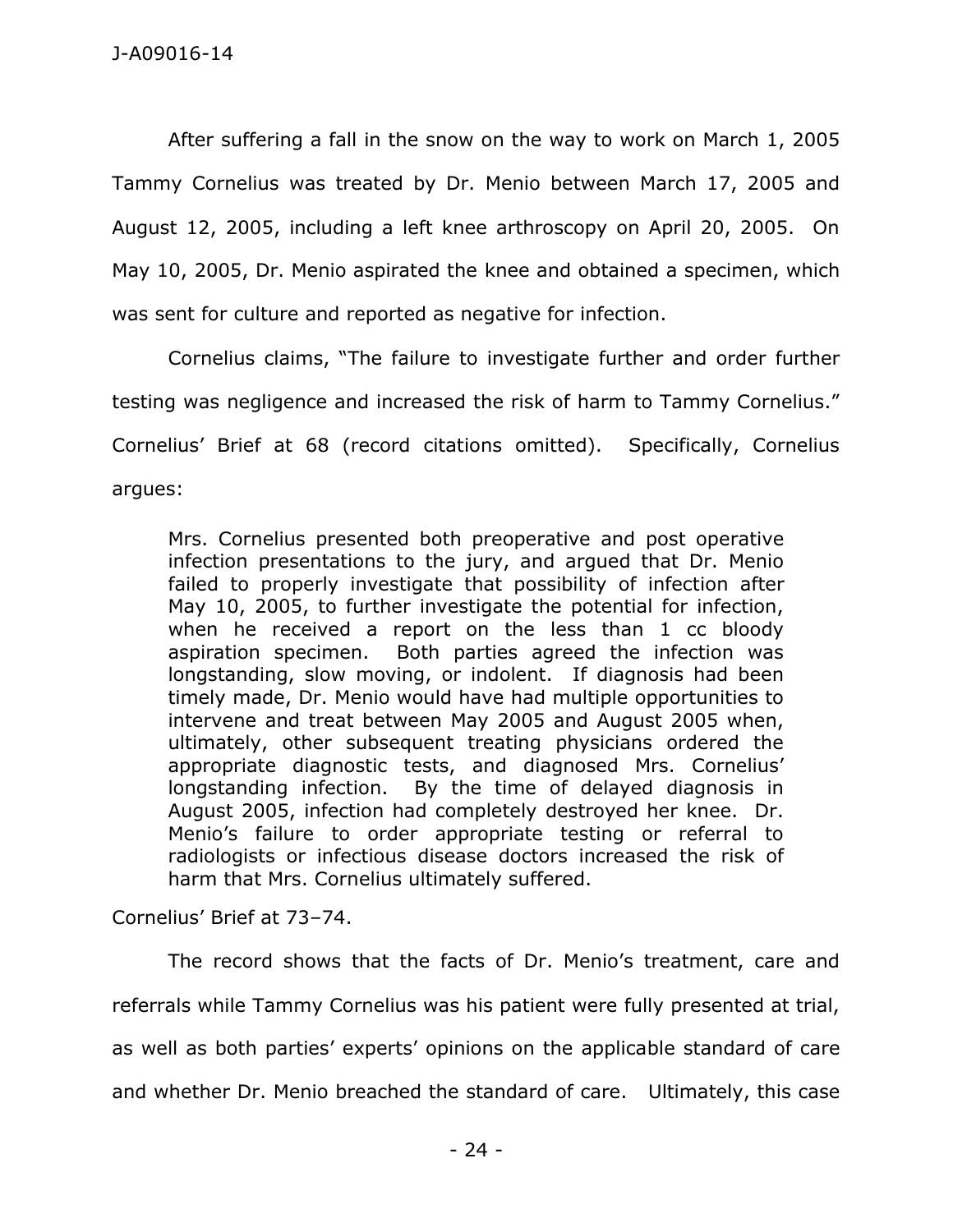turned upon the jury's credibility determinations. Based on our review, and mindful of the standards that govern weight of the evidence claims, we discern no basis upon which to conclude that a new trial is warranted in this case. *See Armbruster, supra*, 813 A.2d at 706 (choice between two permissible views was not so contrary to the weight of the evidence as to shock one's sense of justice). *See also, Gunn v. Grossman*, 748 A.2d 1235, 1240 (Pa. Super. 2000) ("The weight to be assigned to expert testimony lies within the province of the jury."). Accordingly, no relief is due on this weight claim.

Finally, Cornelius argues that the trial court failed to ensure transcription of Cornelius' mistrial request on November 1, 2012, and erred in failing to grant a mistrial or give a curative instruction. Cornelius states, "[t]he court denied [Cornelius'] motion for mistrial in this instance where the [c]ourt monitor failed to transcribe the sidebar conference." Cornelius' Brief at 87.

Initially, we find Cornelius' request for a mistrial or curative instruction has been waived for failure to preserve the sidebar discussion and make a record of the request for mistrial. *See* Pa.R.A.P. 302(a), *supra*. Furthermore, the issue is waived since it was not raised in Cornelius' motion for post-trial relief. *See* Pa.R.C.P. 227.1(b)(2) ("Grounds not specified are deemed waived unless leave is granted upon cause shown to specify additional grounds."). Order, April 29, 2013. In any event, we would find no basis for relief based upon this claim.

- 25 -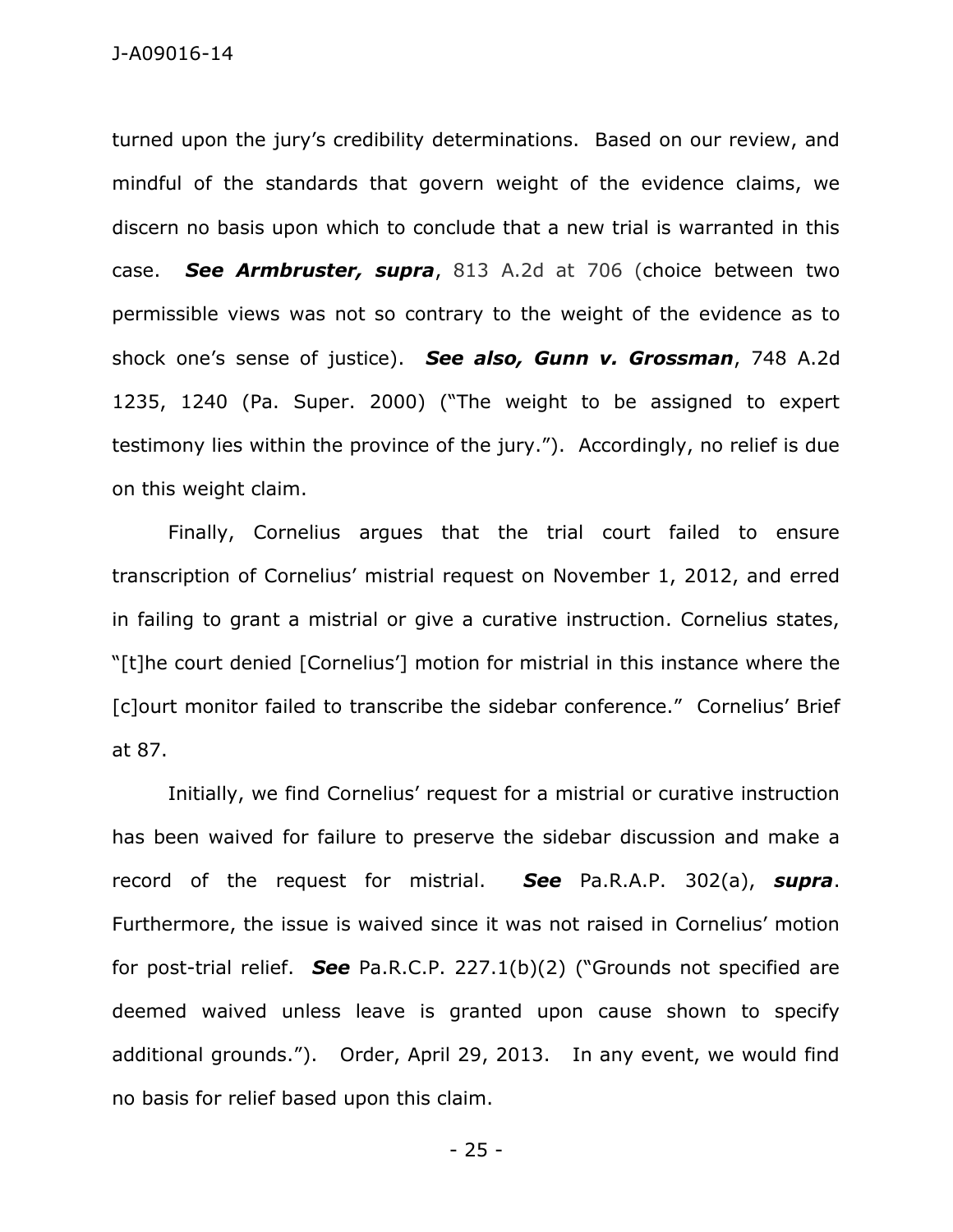Our standard of review is well settled:

"Generally, the granting or refusal of a mistrial is a matter within the discretion of the trial judge, and his or her decision will not be overruled by an appellate court except for manifest, clear, or palpable error amounting to an abuse of discretion."

*Bugosh v. Allen Refractories Co.*, 932 A.2d 901, 914–915 (Pa. Super.

2007).

The exchange at issue occurred during the direct examination of Dr.

Menio, as follows:

Q. Why are you sending a letter to Dr. Kipervas when she [Tammy Cornelius] was referred to you by the ER?

A. Dr. Kipervas was her primary care doctor. She was also the gatekeeper of her insurance plan. Mrs. Cornelius is part of the Geisenger insurance plan and it is an HMO –

MR. FOLEY [CORNELIUS' COUNSEL]: Your Honor, could we approach?

THE COURT: Yes.

(Whereupon sidebar was held off the record)

N.T., 11/1/2012, at 150.

Cornelius claims this exchange improperly referenced Dr. Kipervas as the "gatekeeper" of Cornelius' insurance plan, and the Geisenger Health Plan, in violation of the court's pre-trial order, barring the defense "from introducing or making reference to collateral source recoveries including … future medical benefits of the Plaintiff." Amended Order, 10/10/2012, at ¶¶2. However, our review leads us to conclude the references to Dr. Kipervas as "gatekeeper" and insurance were passing, contextual, and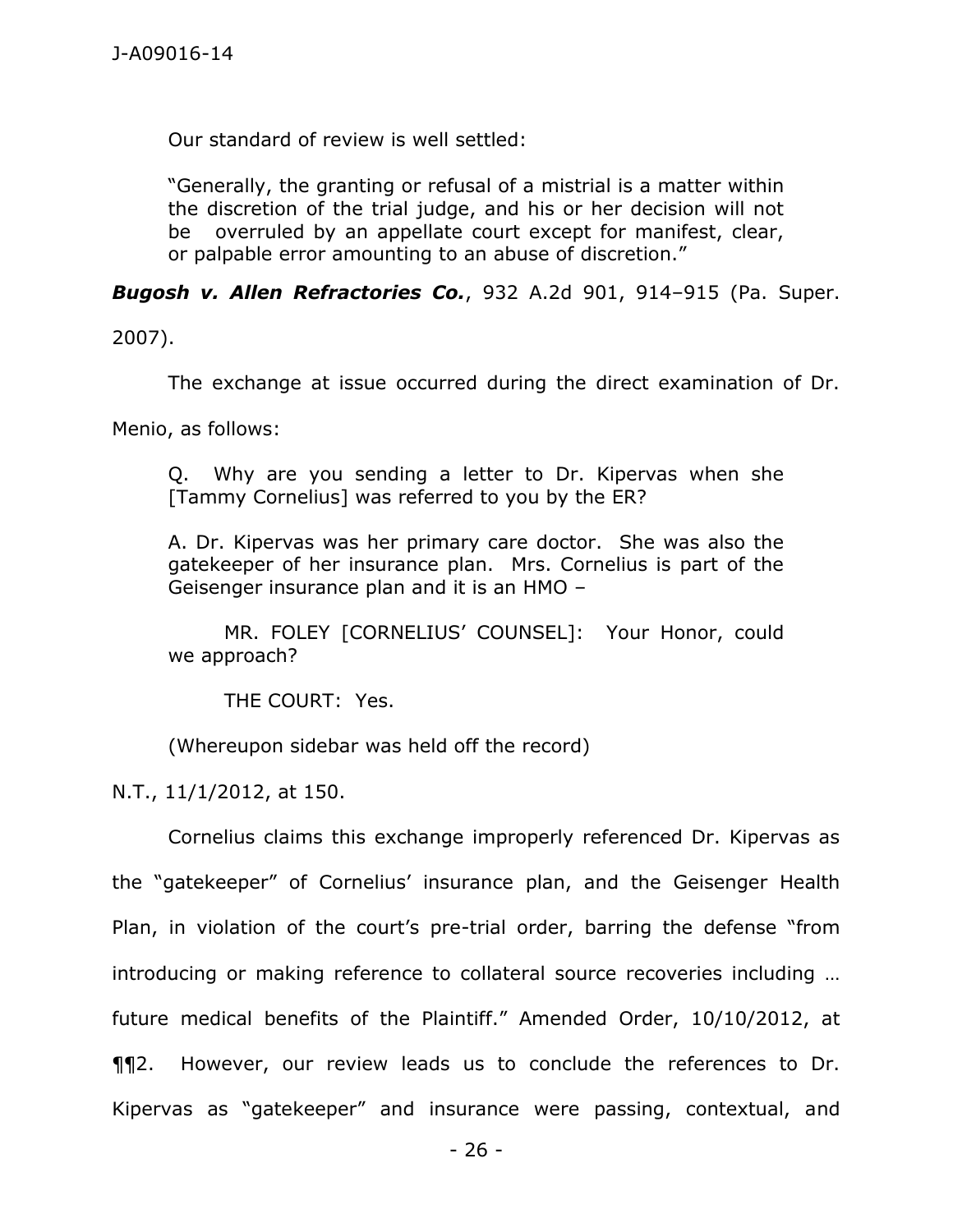without any prejudice that would have warranted the grant of a mistrial by the trial judge. *See Havasy v. Resnick,* 609 A.2d 1326, 1334 (Pa. Super. 1992) ("Pennsylvania courts have held that the mere mention of a third party source, such as insurance, does not automatically necessitate a new trial."), *overruled, in part, on other grounds, by Passarello v. Grumbine*, 87 A.3d 285 (Pa. Super. 2014). Accordingly, we would find no abuse of discretion on the part of the trial judge in denying the request for mistrial or curative instruction.

Therefore, this final claim, had it not been waived, would fail on the merits.

Judgment affirmed.

Judgment Entered.

W. Seleya Joseph D. Seletyn, Es

Prothonotary

Date: 11/10/2014